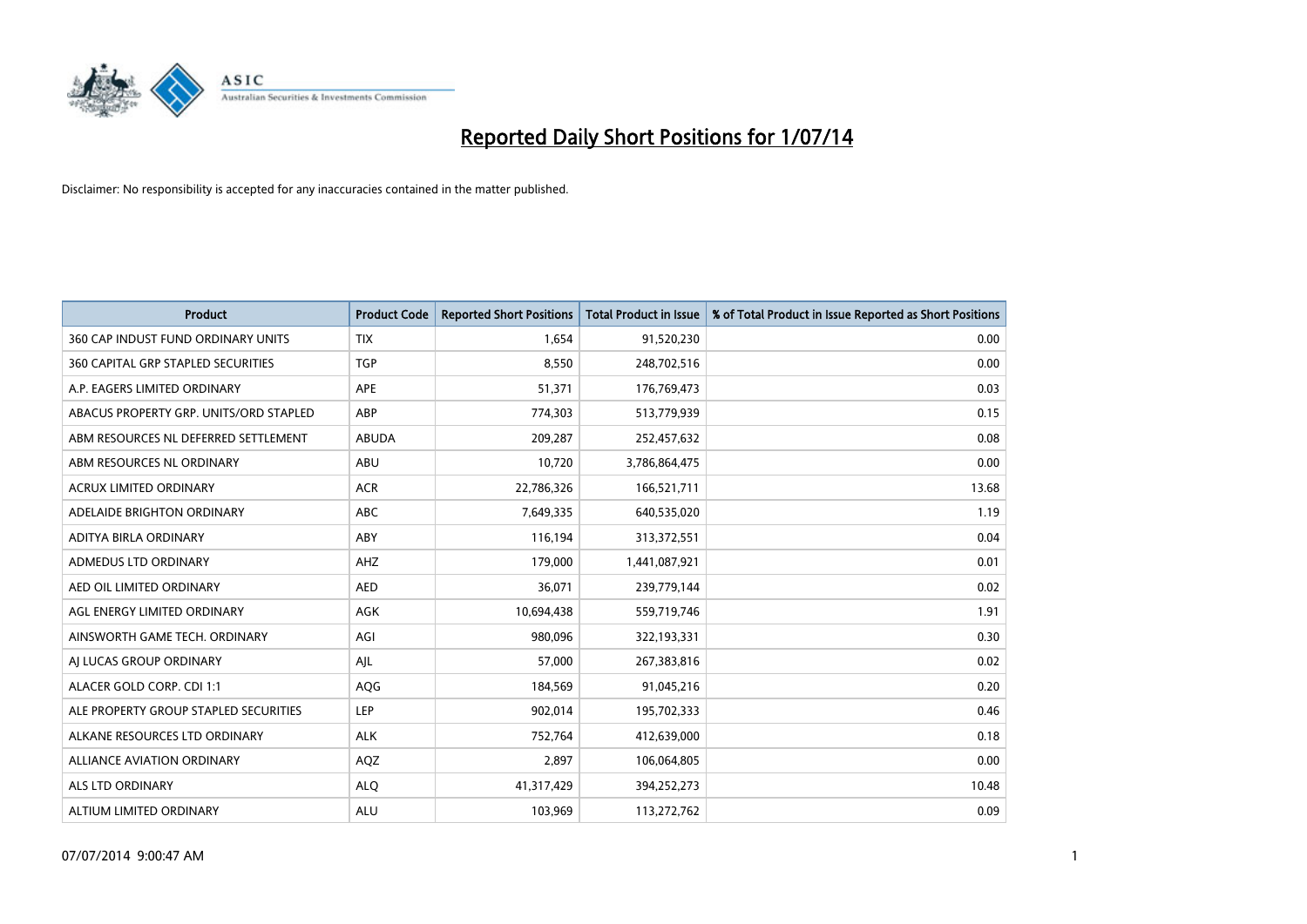

| <b>Product</b>                          | <b>Product Code</b> | <b>Reported Short Positions</b> | <b>Total Product in Issue</b> | % of Total Product in Issue Reported as Short Positions |
|-----------------------------------------|---------------------|---------------------------------|-------------------------------|---------------------------------------------------------|
| ALTONA MINING LTD ORDINARY              | <b>AOH</b>          | 224,645                         | 532,234,704                   | 0.04                                                    |
| ALUMINA LIMITED ORDINARY                | AWC                 | 82,425,274                      | 2,806,225,615                 | 2.94                                                    |
| AMALGAMATED HOLDINGS ORDINARY           | AHD                 | 5,250                           | 157,864,530                   | 0.00                                                    |
| AMCOM TELECOMM. ORDINARY                | AMM                 | 2,339,312                       | 264,835,089                   | 0.88                                                    |
| AMCOR LIMITED ORDINARY                  | AMC                 | 6,847,241                       | 1,206,684,923                 | 0.57                                                    |
| AMP CAPITAL CHINA ORDINARY UNITS        | <b>AGF</b>          | 10,984,000                      | 374,593,484                   | 2.93                                                    |
| AMP LIMITED ORDINARY                    | AMP                 | 48,249,627                      | 2,957,737,964                 | 1.63                                                    |
| ANSELL LIMITED ORDINARY                 | <b>ANN</b>          | 6,266,105                       | 152,937,881                   | 4.10                                                    |
| ANTARES ENERGY LTD ORDINARY             | <b>AZZ</b>          | 325,806                         | 255,000,000                   | 0.13                                                    |
| ANZ BANKING GRP LTD ORDINARY            | ANZ                 | 6,847,366                       | 2,744,135,231                 | 0.25                                                    |
| APA GROUP STAPLED SECURITIES            | APA                 | 21,276,024                      | 835,750,807                   | 2.55                                                    |
| APN NEWS & MEDIA ORDINARY               | <b>APN</b>          | 2,624,021                       | 1,029,041,356                 | 0.25                                                    |
| AQUARIUS PLATINUM. ORDINARY             | <b>AOP</b>          | 3,708,583                       | 1,464,310,359                 | 0.25                                                    |
| AQUILA RESOURCES ORDINARY               | <b>AQA</b>          | 1,983,808                       | 411,804,442                   | 0.48                                                    |
| ARB CORPORATION ORDINARY                | ARP                 | 1,961,565                       | 72,493,302                    | 2.71                                                    |
| ARDENT LEISURE GROUP STAPLED SECURITIES | AAD                 | 4,765,974                       | 405,055,708                   | 1.18                                                    |
| ARENA REIT. ORDINARY UNITS              | <b>ARF</b>          | 25,139                          | 211,495,653                   | 0.01                                                    |
| ARISTOCRAT LEISURE ORDINARY             | <b>ALL</b>          | 4,180,277                       | 551,418,047                   | 0.76                                                    |
| ARRIUM LTD ORDINARY                     | ARI                 | 25,680,425                      | 1,366,183,142                 | 1.88                                                    |
| ASALEO CARE LIMITED ORDINARY            | AHY                 | 6,714,327                       | 603,059,070                   | 1.11                                                    |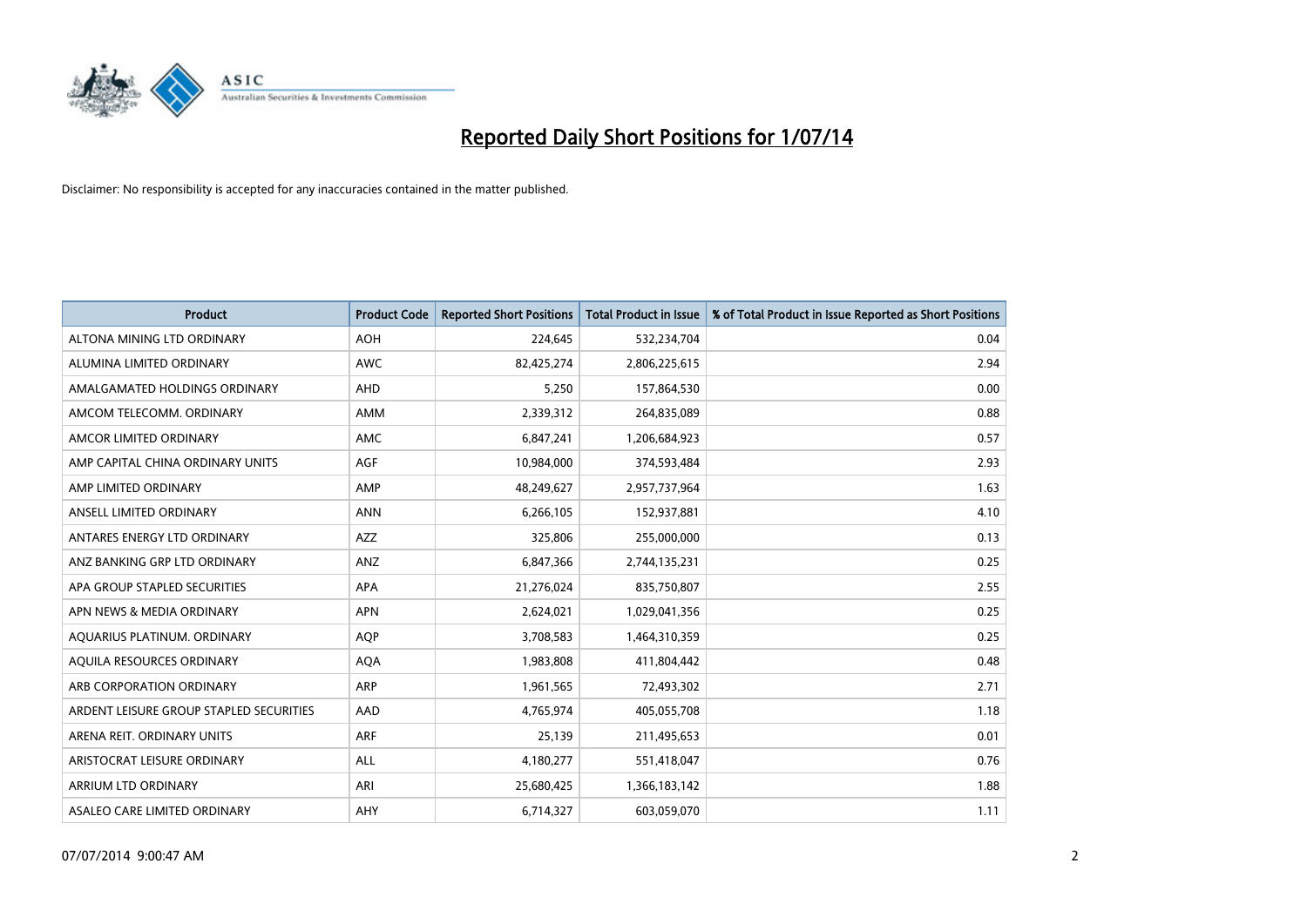

| <b>Product</b>                            | <b>Product Code</b> | <b>Reported Short Positions</b> | <b>Total Product in Issue</b> | % of Total Product in Issue Reported as Short Positions |
|-------------------------------------------|---------------------|---------------------------------|-------------------------------|---------------------------------------------------------|
| ASCIANO LIMITED ORDINARY                  | <b>AIO</b>          | 11,739,819                      | 975,385,664                   | 1.20                                                    |
| ASG GROUP LIMITED ORDINARY                | ASZ                 | 562,788                         | 206,720,839                   | 0.27                                                    |
| ASPEN GROUP ORD/UNITS STAPLED             | <b>APZ</b>          | 23,749                          | 119,948,774                   | 0.02                                                    |
| ASTRO JAP PROP GROUP STAPLED US PROHIBIT. | AJA                 | 10,257                          | 67,211,752                    | 0.02                                                    |
| ASX LIMITED ORDINARY                      | ASX                 | 4,857,386                       | 193,595,162                   | 2.51                                                    |
| ATLAS IRON LIMITED ORDINARY               | <b>AGO</b>          | 92,058,858                      | 915,496,158                   | 10.06                                                   |
| ATRUM COAL NL ORDINARY                    | ATU                 | 359,571                         | 76,305,842                    | 0.47                                                    |
| AURIZON HOLDINGS LTD ORDINARY             | AZJ                 | 9,338,773                       | 2,137,284,503                 | 0.44                                                    |
| <b>AURORA OIL &amp; GAS ORDINARY</b>      | <b>AUT</b>          | 15,477                          | 448,785,778                   | 0.00                                                    |
| AUSDRILL LIMITED ORDINARY                 | <b>ASL</b>          | 24,757,183                      | 312,277,224                   | 7.93                                                    |
| AUSENCO LIMITED ORDINARY                  | AAX                 | 3,395,430                       | 168,449,799                   | 2.02                                                    |
| <b>AUSTAL LIMITED ORDINARY</b>            | ASB                 | 117,068                         | 346,379,377                   | 0.03                                                    |
| AUSTBROKERS HOLDINGS ORDINARY             | <b>AUB</b>          | 81,721                          | 59,955,596                    | 0.14                                                    |
| AUSTIN ENGINEERING ORDINARY               | ANG                 | 1,387,586                       | 84,274,004                    | 1.65                                                    |
| AUSTRALAND PROPERTY STAPLED SECURITY      | <b>ALZ</b>          | 26,289                          | 578,984,528                   | 0.00                                                    |
| AUSTRALIAN AGRICULT. ORDINARY             | AAC                 | 3,567,427                       | 532,474,721                   | 0.67                                                    |
| AUSTRALIAN FOUNDAT. ORDINARY              | AFI                 | 100                             | 1,049,055,166                 | 0.00                                                    |
| AUSTRALIAN INFR LTD ORDINARY              | <b>AIX</b>          | 14,364                          | 620,733,944                   | 0.00                                                    |
| AUSTRALIAN PHARM. ORDINARY                | API                 | 10,767,122                      | 488,115,883                   | 2.21                                                    |
| AUTOMOTIVE HOLDINGS ORDINARY              | AHE                 | 374,291                         | 306,437,941                   | 0.12                                                    |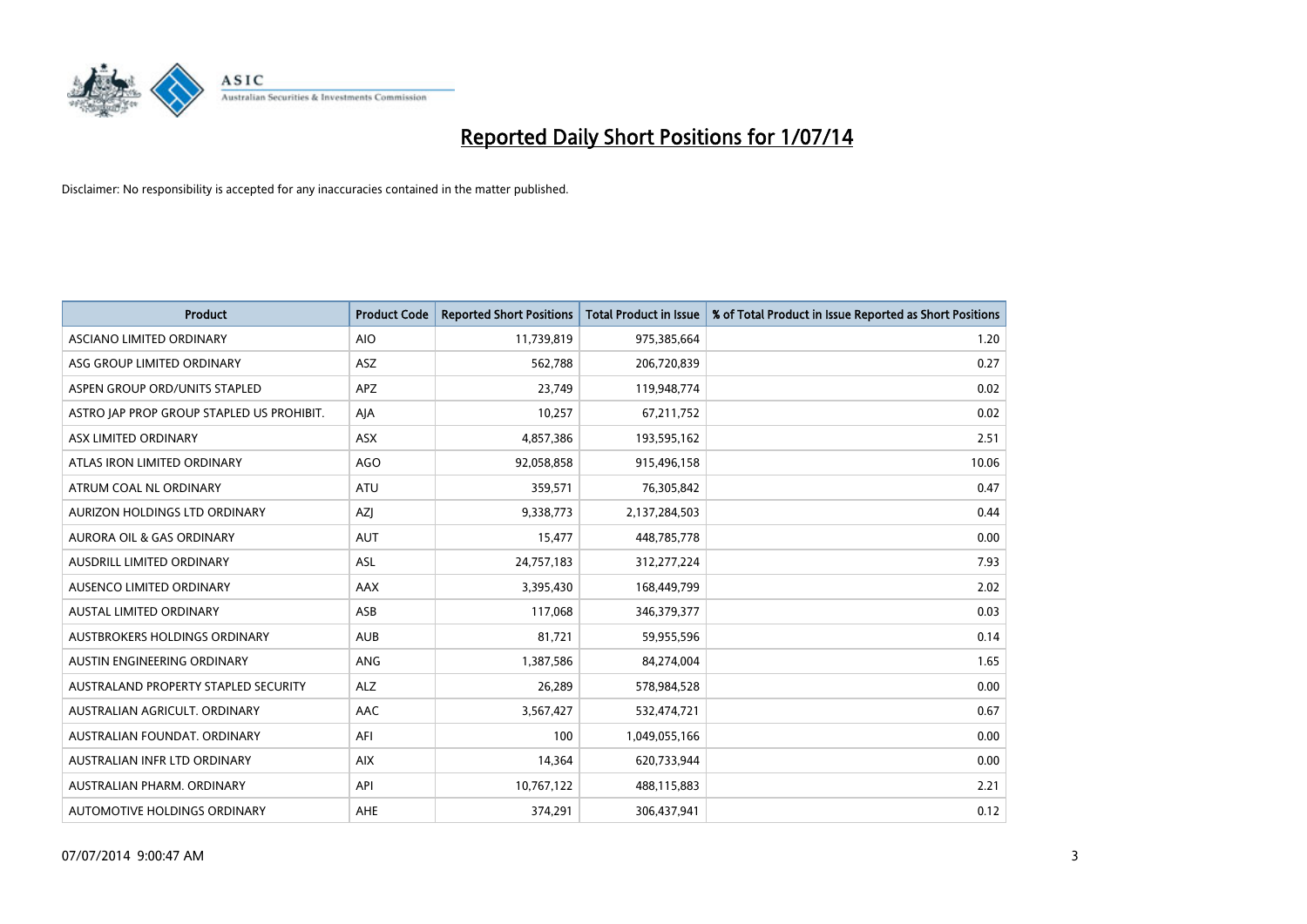

| <b>Product</b>                       | <b>Product Code</b> | <b>Reported Short Positions</b> | <b>Total Product in Issue</b> | % of Total Product in Issue Reported as Short Positions |
|--------------------------------------|---------------------|---------------------------------|-------------------------------|---------------------------------------------------------|
| AVEO GROUP STAPLED SECURITIES        | <b>AOG</b>          | 10,783,770                      | 500,111,460                   | 2.16                                                    |
| AWE LIMITED ORDINARY                 | <b>AWE</b>          | 2,179,482                       | 522,696,385                   | 0.42                                                    |
| <b>AZONTO PET LTD ORDINARY</b>       | <b>APY</b>          | 1                               | 1,158,625,100                 | 0.00                                                    |
| AZUMAH RESOURCES ORDINARY            | <b>AZM</b>          | 1                               | 356,189,096                   | 0.00                                                    |
| <b>BANDANNA ENERGY ORDINARY</b>      | <b>BND</b>          | 23,973,813                      | 528,481,199                   | 4.54                                                    |
| BANK OF QUEENSLAND. ORDINARY         | <b>BOQ</b>          | 1,934,377                       | 362,516,534                   | 0.53                                                    |
| <b>BANNERMAN RESOURCES ORDINARY</b>  | <b>BMN</b>          | 199.998                         | 324,938,790                   | 0.06                                                    |
| <b>BASE RES LIMITED ORDINARY</b>     | <b>BSE</b>          | 5,515,304                       | 561,840,029                   | 0.98                                                    |
| BATHURST RES LTD. ORDINARY           | <b>BRL</b>          | 1,257,858                       | 944,931,961                   | 0.13                                                    |
| <b>BC IRON LIMITED ORDINARY</b>      | <b>BCI</b>          | 3,548,763                       | 124,028,630                   | 2.86                                                    |
| BEACH ENERGY LIMITED ORDINARY        | <b>BPT</b>          | 16,863,897                      | 1,291,838,037                 | 1.31                                                    |
| BEADELL RESOURCE LTD ORDINARY        | <b>BDR</b>          | 22,145,657                      | 792,707,280                   | 2.79                                                    |
| <b>BEGA CHEESE LTD ORDINARY</b>      | <b>BGA</b>          | 668,677                         | 152,245,802                   | 0.44                                                    |
| BENDIGO AND ADELAIDE ORDINARY        | <b>BEN</b>          | 11,700,233                      | 447,698,043                   | 2.61                                                    |
| BENITEC BIOPHARMA ORDINARY           | <b>BLT</b>          | 1,395                           | 114,898,793                   | 0.00                                                    |
| BENTHAM IMF LTD ORDINARY             | <b>IMF</b>          | 4,045,947                       | 165,370,269                   | 2.45                                                    |
| BERKELEY RESOURCES ORDINARY          | <b>BKY</b>          | 9,012                           | 180,361,323                   | 0.00                                                    |
| BETASHARES ASX RES ETF UNITS         | <b>ORE</b>          | 517,432                         | 2,922,150                     | 17.71                                                   |
| BHP BILLITON LIMITED ORDINARY        | <b>BHP</b>          | 5,963,217                       | 3,211,691,105                 | 0.19                                                    |
| <b>BIGAIR GROUP LIMITED ORDINARY</b> | <b>BGL</b>          | 45.160                          | 172,872,340                   | 0.03                                                    |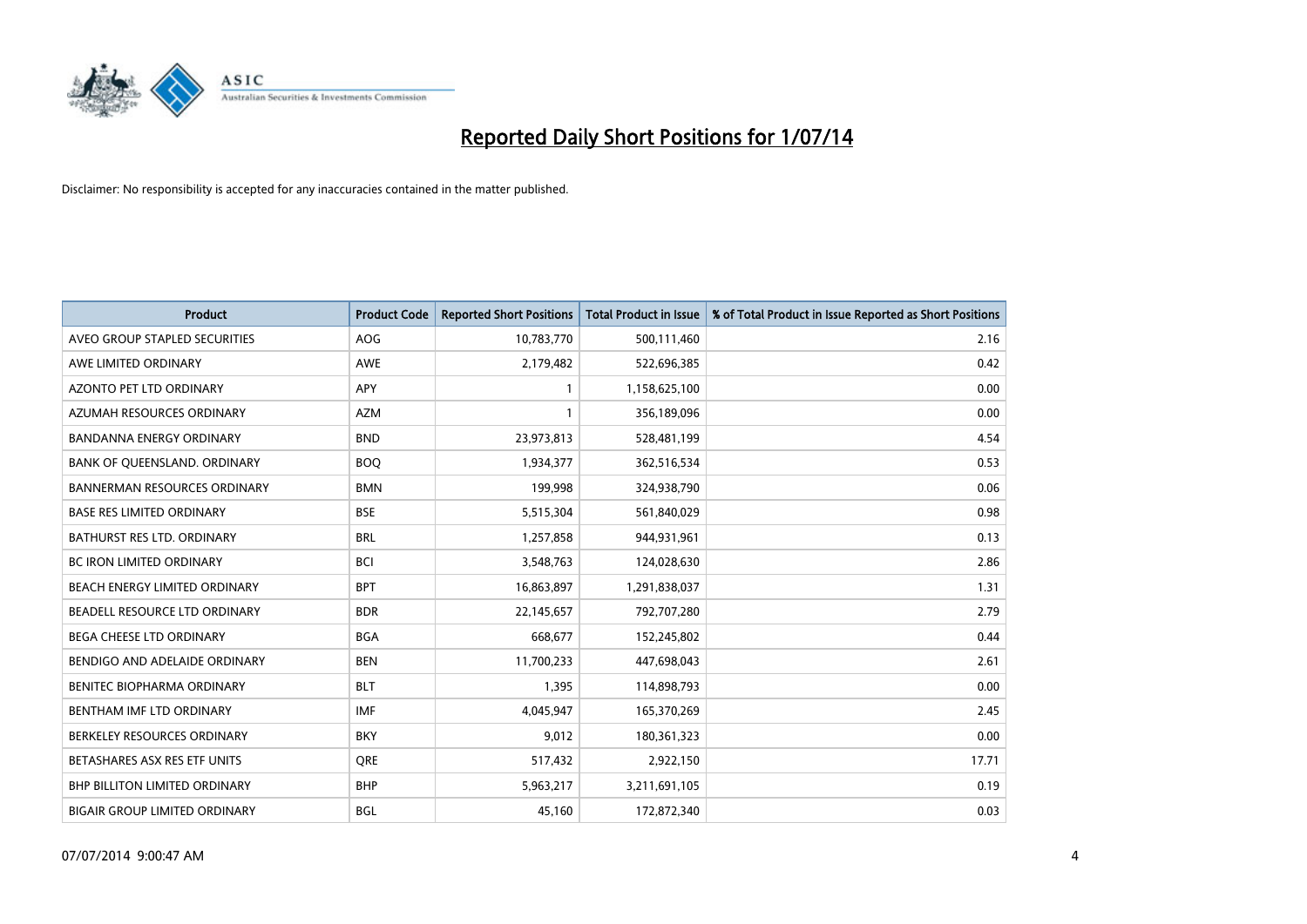

| <b>Product</b>                         | <b>Product Code</b> | <b>Reported Short Positions</b> | <b>Total Product in Issue</b> | % of Total Product in Issue Reported as Short Positions |
|----------------------------------------|---------------------|---------------------------------|-------------------------------|---------------------------------------------------------|
| <b>BILLABONG ORDINARY</b>              | <b>BBG</b>          | 13,221,607                      | 990,370,034                   | 1.34                                                    |
| <b>BIONOMICS LIMITED ORDINARY</b>      | <b>BNO</b>          | 60,079                          | 417,342,567                   | 0.01                                                    |
| <b>BLACKMORES LIMITED ORDINARY</b>     | <b>BKL</b>          | 9,208                           | 17,113,392                    | 0.05                                                    |
| BLACKTHORN RESOURCES ORD US PROHIBITED | <b>BTR</b>          | 124,409                         | 164,285,950                   | 0.08                                                    |
| <b>BLUESCOPE STEEL LTD ORDINARY</b>    | <b>BSL</b>          | 750,677                         | 558,848,896                   | 0.13                                                    |
| <b>BOART LONGYEAR ORDINARY</b>         | <b>BLY</b>          | 38,903,942                      | 461,163,412                   | 8.44                                                    |
| <b>BORAL LIMITED, ORDINARY</b>         | <b>BLD</b>          | 18,818,672                      | 782,736,249                   | 2.40                                                    |
| <b>BRADKEN LIMITED ORDINARY</b>        | <b>BKN</b>          | 14,679,737                      | 171,027,249                   | 8.58                                                    |
| <b>BRAMBLES LIMITED ORDINARY</b>       | <b>BXB</b>          | 1,750,399                       | 1,562,945,947                 | 0.11                                                    |
| <b>BREVILLE GROUP LTD ORDINARY</b>     | <b>BRG</b>          | 3,450,811                       | 130,095,322                   | 2.65                                                    |
| BRICKWORKS LIMITED ORDINARY            | <b>BKW</b>          | 77,574                          | 148,038,996                   | 0.05                                                    |
| BROCKMAN MINING LTD ORDINARY           | <b>BCK</b>          | 414,026                         | 8,381,982,131                 | 0.00                                                    |
| BT INVESTMENT MNGMNT ORDINARY          | <b>BTT</b>          | 93,918                          | 282,727,073                   | 0.03                                                    |
| <b>BURU ENERGY ORDINARY</b>            | <b>BRU</b>          | 18,079,166                      | 298,505,530                   | 6.06                                                    |
| <b>BWP TRUST ORDINARY UNITS</b>        | <b>BWP</b>          | 8,771,872                       | 634,395,195                   | 1.38                                                    |
| CABCHARGE AUSTRALIA ORDINARY           | CAB                 | 10,379,796                      | 120,430,683                   | 8.62                                                    |
| <b>CADENCE CAPITAL ORDINARY</b>        | <b>CDM</b>          | 26,931                          | 173,966,907                   | 0.02                                                    |
| CALIBRE GROUP LTD ORDINARY             | <b>CGH</b>          | 2,293                           | 333,200,148                   | 0.00                                                    |
| CALTEX AUSTRALIA ORDINARY              | <b>CTX</b>          | 2,309,710                       | 270,000,000                   | 0.86                                                    |
| CAPITOL HEALTH ORDINARY                | CAJ                 | 253,729                         | 431,180,115                   | 0.06                                                    |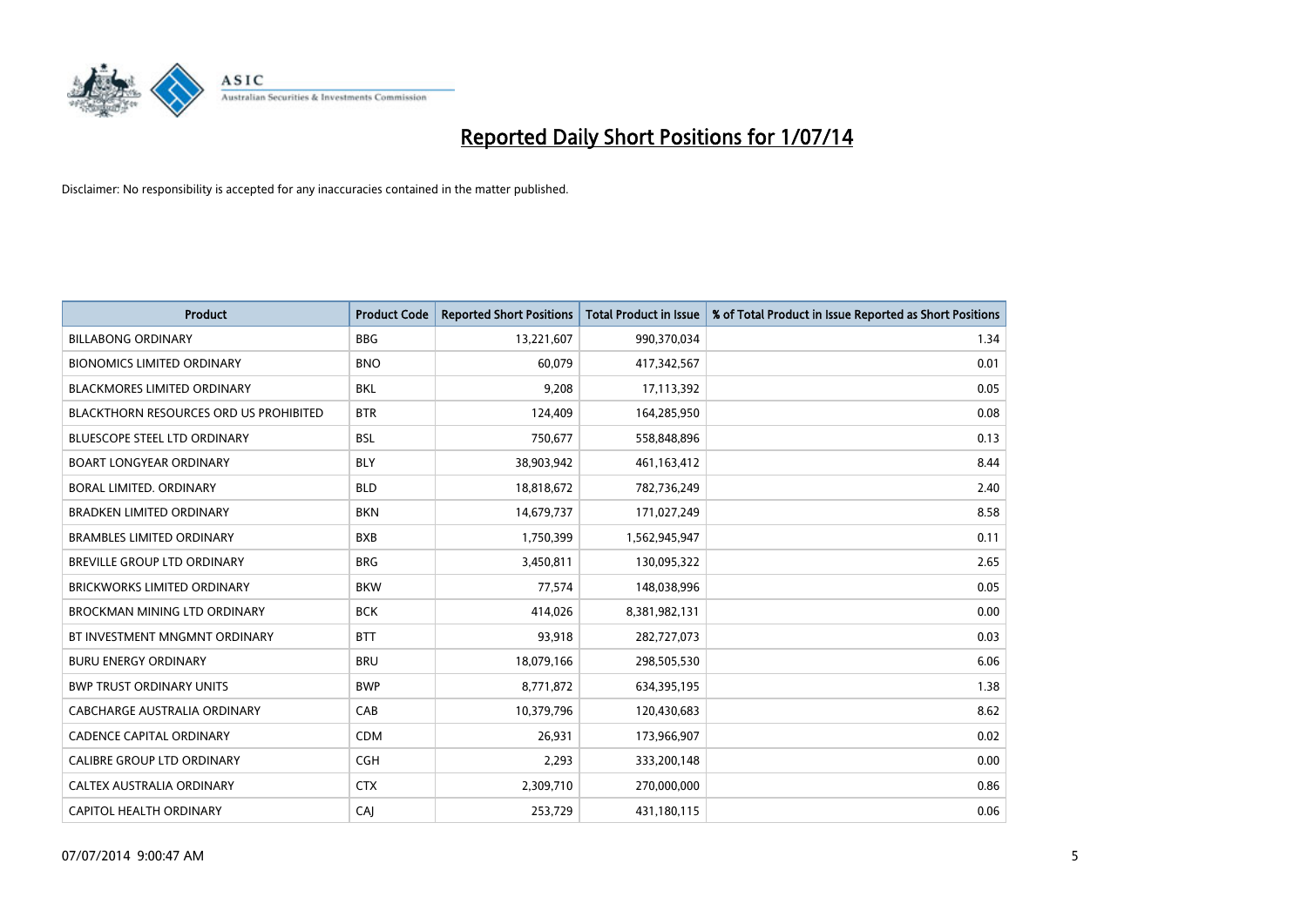

| <b>Product</b>                          | <b>Product Code</b> | <b>Reported Short Positions</b> | <b>Total Product in Issue</b> | % of Total Product in Issue Reported as Short Positions |
|-----------------------------------------|---------------------|---------------------------------|-------------------------------|---------------------------------------------------------|
| <b>CARDNO LIMITED ORDINARY</b>          | CDD                 | 7,385,056                       | 162,627,638                   | 4.54                                                    |
| <b>CARINDALE PROPERTY UNIT</b>          | <b>CDP</b>          | 103                             | 70,000,000                    | 0.00                                                    |
| CARNARVON PETROLEUM ORDINARY            | <b>CVN</b>          | 734                             | 987,176,977                   | 0.00                                                    |
| CARSALES.COM LTD ORDINARY               | <b>CRZ</b>          | 6,540,089                       | 237,828,965                   | 2.75                                                    |
| <b>CASH CONVERTERS ORDINARY</b>         | CCV                 | 9,981,561                       | 428,886,124                   | 2.33                                                    |
| CEDAR WOODS PROP. ORDINARY              | <b>CWP</b>          | 232,182                         | 78,336,371                    | 0.30                                                    |
| CENTRAL PETROLEUM ORDINARY              | <b>CTP</b>          | 3,517,198                       | 348,718,957                   | 1.01                                                    |
| CERAMIC FUEL CELLS ORDINARY             | <b>CFU</b>          | 4,058                           | 2,507,761,565                 | 0.00                                                    |
| CFS RETAIL TRUST GRP STAPLED SECURITIES | <b>CFX</b>          | 70,795,479                      | 3,018,050,810                 | 2.35                                                    |
| <b>CHALLENGER LIMITED ORDINARY</b>      | <b>CGF</b>          | 705,494                         | 530,862,585                   | 0.13                                                    |
| CHANDLER MACLEOD LTD ORDINARY           | <b>CMG</b>          | 83,786                          | 547,985,086                   | 0.02                                                    |
| CHARTER HALL GROUP STAPLED US PROHIBIT. | <b>CHC</b>          | 427,612                         | 347,989,262                   | 0.12                                                    |
| <b>CHARTER HALL RETAIL UNITS</b>        | <b>COR</b>          | 8,543,833                       | 369,040,750                   | 2.32                                                    |
| <b>CHORUS LIMITED ORDINARY</b>          | CNU                 | 132,923                         | 396,369,767                   | 0.03                                                    |
| COAL OF AFRICA LTD ORDINARY             | <b>CZA</b>          | 426                             | 1,048,368,613                 | 0.00                                                    |
| COALSPUR MINES LTD ORDINARY             | <b>CPL</b>          | 3,009,113                       | 641,394,435                   | 0.47                                                    |
| COBAR CONSOLIDATED ORDINARY             | CCU                 | 100,000                         | 329,715,353                   | 0.03                                                    |
| COCA-COLA AMATIL ORDINARY               | <b>CCL</b>          | 9,649,204                       | 763,590,249                   | 1.26                                                    |
| <b>COCHLEAR LIMITED ORDINARY</b>        | <b>COH</b>          | 10,455,490                      | 57,062,020                    | 18.32                                                   |
| <b>COCKATOO COAL ORDINARY</b>           | <b>COK</b>          | 167,987                         | 4,560,196,928                 | 0.00                                                    |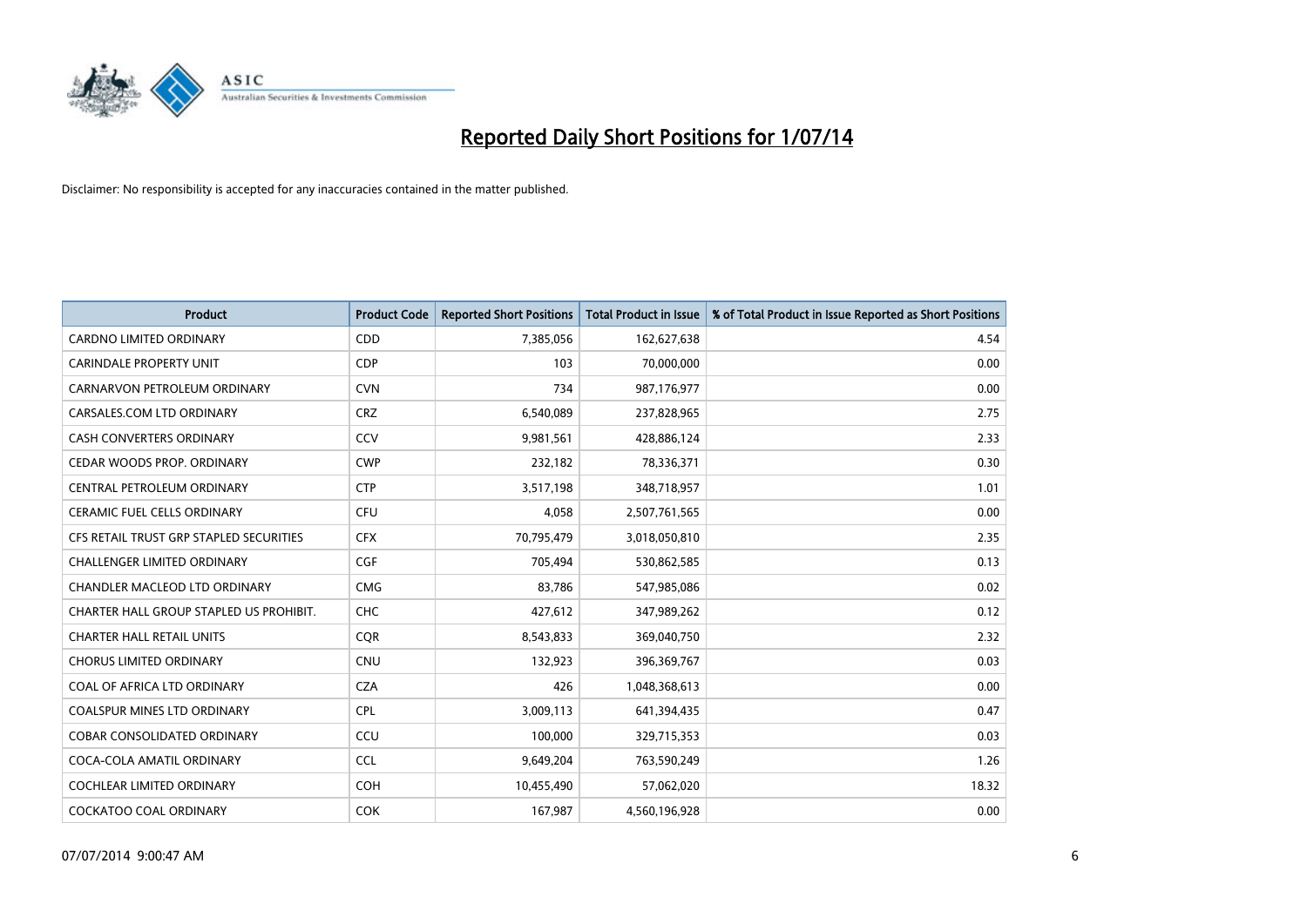

| <b>Product</b>                          | <b>Product Code</b> | <b>Reported Short Positions</b> | <b>Total Product in Issue</b> | % of Total Product in Issue Reported as Short Positions |
|-----------------------------------------|---------------------|---------------------------------|-------------------------------|---------------------------------------------------------|
| <b>CODAN LIMITED ORDINARY</b>           | <b>CDA</b>          | 715,815                         | 176,969,924                   | 0.40                                                    |
| COFFEY INTERNATIONAL ORDINARY           | <b>COF</b>          | 7,994                           | 255,833,165                   | 0.00                                                    |
| <b>COKAL LTD ORDINARY</b>               | <b>CKA</b>          | 6,820                           | 471,103,926                   | 0.00                                                    |
| <b>COLLECTION HOUSE ORDINARY</b>        | <b>CLH</b>          | 2,168,569                       | 129,717,785                   | 1.67                                                    |
| COMMONWEALTH BANK, ORDINARY             | <b>CBA</b>          | 9,456,808                       | 1,621,319,194                 | 0.58                                                    |
| <b>COMPASS RESOURCES ORDINARY</b>       | <b>CMR</b>          | 7,472                           | 1,403,744,100                 | 0.00                                                    |
| <b>COMPUTERSHARE LTD ORDINARY</b>       | <b>CPU</b>          | 11,878,137                      | 556,203,079                   | 2.14                                                    |
| <b>CORP TRAVEL LIMITED ORDINARY</b>     | <b>CTD</b>          | 360,186                         | 89,890,762                    | 0.40                                                    |
| <b>COVER-MORE GRP LTD ORDINARY</b>      | <b>CVO</b>          | 6,105,222                       | 317,750,000                   | 1.92                                                    |
| CREDIT CORP GROUP ORDINARY              | <b>CCP</b>          | 201,386                         | 46,131,882                    | 0.44                                                    |
| <b>CROMWELL PROP STAPLED SECURITIES</b> | <b>CMW</b>          | 14,305,141                      | 1,727,280,850                 | 0.83                                                    |
| <b>CROWE HORWATH AUS ORDINARY</b>       | <b>CRH</b>          | 505,175                         | 273,005,429                   | 0.19                                                    |
| <b>CROWN RESORTS LTD ORDINARY</b>       | <b>CWN</b>          | 4,437,326                       | 728,394,185                   | 0.61                                                    |
| <b>CSG LIMITED ORDINARY</b>             | CSV                 | 189,137                         | 278,840,492                   | 0.07                                                    |
| <b>CSL LIMITED ORDINARY</b>             | <b>CSL</b>          | 712,041                         | 475,835,336                   | 0.15                                                    |
| <b>CSR LIMITED ORDINARY</b>             | <b>CSR</b>          | 14,646,604                      | 506,000,315                   | 2.89                                                    |
| <b>CUDECO LIMITED ORDINARY</b>          | CDU                 | 9,342,364                       | 235,119,260                   | 3.97                                                    |
| DART ENERGY LTD ORDINARY                | <b>DTE</b>          | 3,110,182                       | 1,108,752,733                 | 0.28                                                    |
| DATA#3 LIMITED ORDINARY                 | <b>DTL</b>          | 304,873                         | 153,974,950                   | 0.20                                                    |
| DAVID JONES LIMITED ORDINARY            | <b>DJS</b>          | 20,290,061                      | 537,137,845                   | 3.78                                                    |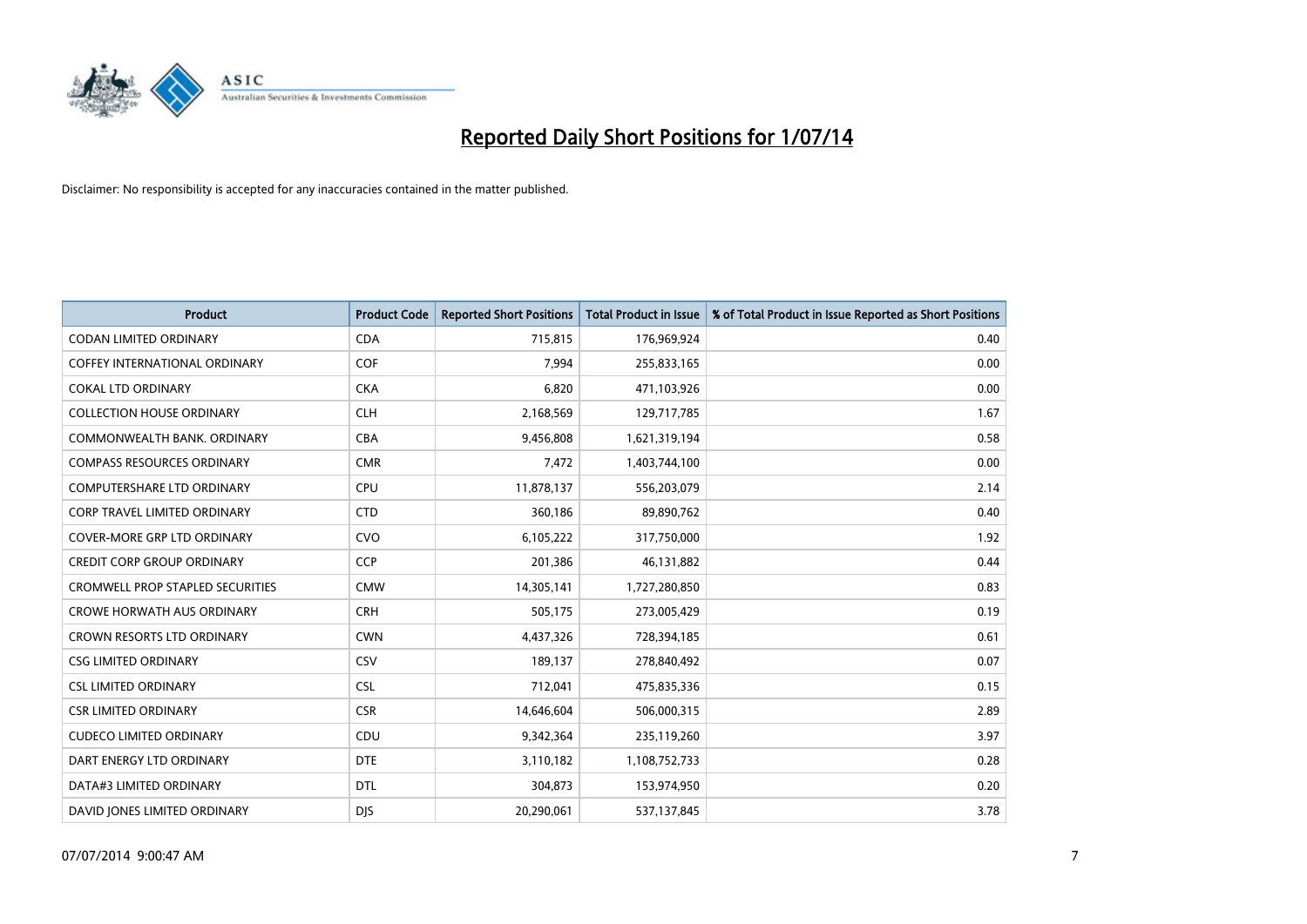

| <b>Product</b>                       | <b>Product Code</b> | <b>Reported Short Positions</b> | <b>Total Product in Issue</b> | % of Total Product in Issue Reported as Short Positions |
|--------------------------------------|---------------------|---------------------------------|-------------------------------|---------------------------------------------------------|
| DECMIL GROUP LIMITED ORDINARY        | <b>DCG</b>          | 1,414,791                       | 168,657,794                   | 0.84                                                    |
| DEEP YELLOW LIMITED ORDINARY         | <b>DYL</b>          | 840                             | 1,617,041,367                 | 0.00                                                    |
| DEXUS PROPERTY GROUP STAPLED UNITS   | <b>DXS</b>          | 12,265,498                      | 5,433,110,810                 | 0.23                                                    |
| DICK SMITH HLDGS ORDINARY            | <b>DSH</b>          | 17,576,619                      | 236,511,364                   | 7.43                                                    |
| DISCOVERY METALS LTD ORDINARY        | <b>DML</b>          | 1,310,235                       | 644,039,581                   | 0.20                                                    |
| DOMINO PIZZA ENTERPR ORDINARY        | <b>DMP</b>          | 2,451,730                       | 85,933,273                    | 2.85                                                    |
| DONACO INTERNATIONAL ORDINARY        | <b>DNA</b>          | 774,529                         | 460,282,631                   | 0.17                                                    |
| DORAY MINERALS LTD ORDINARY          | <b>DRM</b>          | 49,683                          | 163,401,768                   | 0.03                                                    |
| DOWNER EDI LIMITED ORDINARY          | <b>DOW</b>          | 19,050,713                      | 435,399,975                   | 4.38                                                    |
| DRILLSEARCH ENERGY ORDINARY          | <b>DLS</b>          | 19,437,728                      | 445,245,370                   | 4.37                                                    |
| DUET GROUP STAPLED US PROHIBIT.      | <b>DUE</b>          | 5,222,594                       | 1,317,809,323                 | 0.40                                                    |
| DULUXGROUP LIMITED ORDINARY          | <b>DLX</b>          | 1,429,000                       | 383,503,942                   | 0.37                                                    |
| <b>DWS LTD ORDINARY</b>              | <b>DWS</b>          | 15,096                          | 132,362,763                   | 0.01                                                    |
| ECHO ENTERTAINMENT ORDINARY          | <b>EGP</b>          | 9,968,173                       | 825,672,730                   | 1.21                                                    |
| <b>ELDERS LIMITED ORDINARY</b>       | <b>ELD</b>          | 19,076,591                      | 455,013,329                   | 4.19                                                    |
| ELEMENTAL MINERALS ORDINARY          | <b>ELM</b>          | 129,128                         | 305,063,391                   | 0.04                                                    |
| <b>EMECO HOLDINGS ORDINARY</b>       | EHL                 | 9,635,001                       | 599,675,707                   | 1.61                                                    |
| <b>ENDEAVOUR MIN CORP CDI 1:1</b>    | <b>EVR</b>          | 31,265                          | 57,448,149                    | 0.05                                                    |
| <b>ENERGY RESOURCES ORDINARY 'A'</b> | <b>ERA</b>          | 9,852,343                       | 517,725,062                   | 1.90                                                    |
| <b>ENERGY WORLD CORPOR. ORDINARY</b> | EWC                 | 43,017,936                      | 1,734,166,672                 | 2.48                                                    |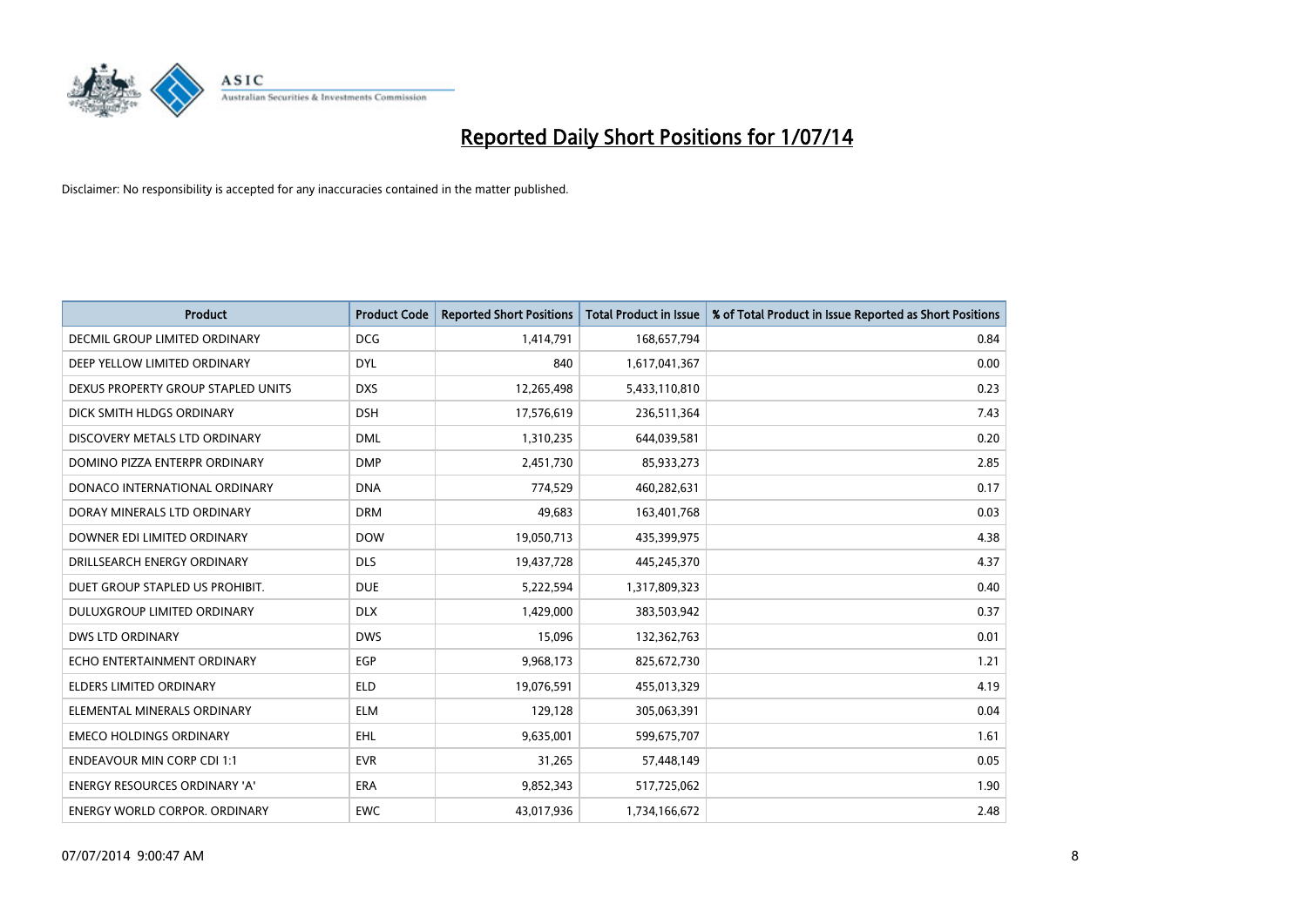

| <b>Product</b>                         | <b>Product Code</b> | <b>Reported Short Positions</b> | <b>Total Product in Issue</b> | % of Total Product in Issue Reported as Short Positions |
|----------------------------------------|---------------------|---------------------------------|-------------------------------|---------------------------------------------------------|
| <b>ENVESTRA LIMITED ORDINARY</b>       | <b>ENV</b>          | 840,309                         | 1,796,808,474                 | 0.05                                                    |
| EQUATORIAL RES LTD ORDINARY            | EQX                 | 174                             | 122,185,353                   | 0.00                                                    |
| EQUITY TRUSTEES ORDINARY               | EQT                 | 19                              | 19,104,667                    | 0.00                                                    |
| ERM POWER LIMITED ORDINARY             | <b>EPW</b>          | 564,201                         | 239,269,727                   | 0.24                                                    |
| EVOLUTION MINING LTD ORDINARY          | <b>EVN</b>          | 26,510,934                      | 709,989,453                   | 3.73                                                    |
| FAIRFAX MEDIA LTD ORDINARY             | <b>FXI</b>          | 75,290,555                      | 2,351,955,725                 | 3.20                                                    |
| <b>FANTASTIC HOLDINGS ORDINARY</b>     | <b>FAN</b>          | 21,669                          | 103,068,398                   | 0.02                                                    |
| FAR LTD ORDINARY                       | <b>FAR</b>          | 4,924,327                       | 2,699,846,742                 | 0.18                                                    |
| FEDERATION CNTRES ORD/UNIT STAPLED SEC | <b>FDC</b>          | 1,164,347                       | 1,427,641,565                 | 0.08                                                    |
| FINBAR GROUP LIMITED ORDINARY          | <b>FRI</b>          | 20,281                          | 227,018,204                   | 0.01                                                    |
| FISHER & PAYKEL H. ORDINARY            | <b>FPH</b>          | 1,984                           | 551,799,963                   | 0.00                                                    |
| FLEETWOOD CORP ORDINARY                | <b>FWD</b>          | 1,969,751                       | 60,581,211                    | 3.25                                                    |
| FLETCHER BUILDING ORDINARY             | <b>FBU</b>          | 2,247,612                       | 687,854,788                   | 0.33                                                    |
| FLEXIGROUP LIMITED ORDINARY            | <b>FXL</b>          | 3,121,904                       | 304,096,060                   | 1.03                                                    |
| FLIGHT CENTRE TRAVEL ORDINARY          | <b>FLT</b>          | 5,631,626                       | 100,566,954                   | 5.60                                                    |
| FLINDERS MINES LTD ORDINARY            | <b>FMS</b>          | 48,399,624                      | 2,400,995,602                 | 2.02                                                    |
| FOCUS MINERALS LTD ORDINARY            | <b>FML</b>          | 1,936,206                       | 9,137,375,877                 | 0.02                                                    |
| FOLKESTONE EDU TRUST UNITS             | <b>FET</b>          | 13                              | 205,069,661                   | 0.00                                                    |
| <b>FORGE GROUP LIMITED ORDINARY</b>    | FGE                 | 1,818,130                       | 86,169,014                    | 2.11                                                    |
| FORTESCUE METALS GRP ORDINARY          | <b>FMG</b>          | 215,411,738                     | 3,113,798,151                 | 6.92                                                    |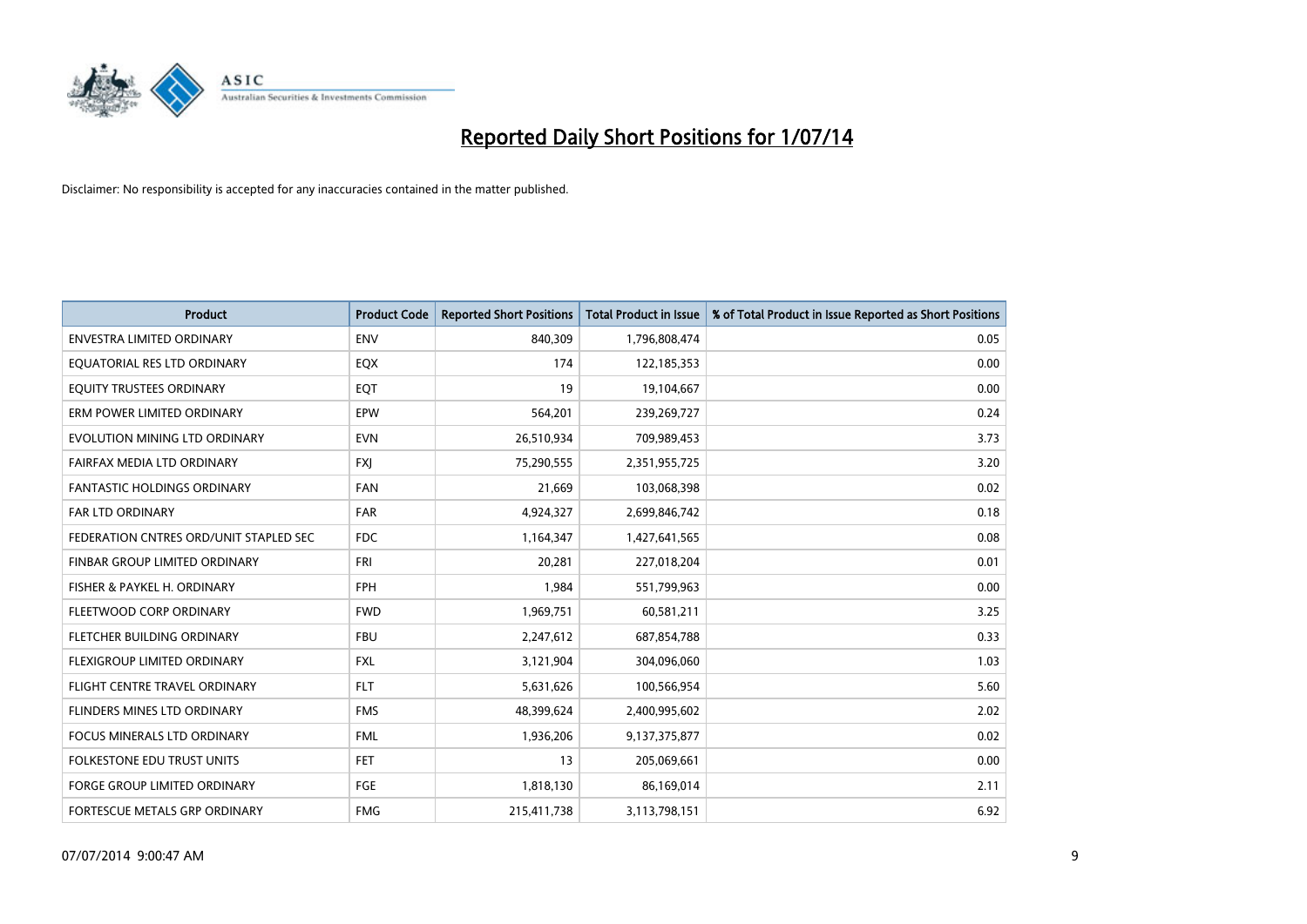

| <b>Product</b>                                   | <b>Product Code</b> | <b>Reported Short Positions</b> | <b>Total Product in Issue</b> | % of Total Product in Issue Reported as Short Positions |
|--------------------------------------------------|---------------------|---------------------------------|-------------------------------|---------------------------------------------------------|
| FREEDOM FOOD LTD ORDINARY                        | <b>FNP</b>          | 13,870                          | 150,645,371                   | 0.01                                                    |
| <b>G.U.D. HOLDINGS ORDINARY</b>                  | GUD                 | 3,118,581                       | 70,939,492                    | 4.40                                                    |
| <b>G8 EDUCATION LIMITED ORDINARY</b>             | <b>GEM</b>          | 10,986,374                      | 330,941,088                   | 3.32                                                    |
| <b>GALAXY RESOURCES ORDINARY</b>                 | GXY                 | 46,556                          | 1,027,077,829                 | 0.00                                                    |
| <b>GBST HOLDINGS., ORDINARY</b>                  | GBT                 | 391                             | 66,561,725                    | 0.00                                                    |
| <b>GDI PROPERTY GRP STAPLED SECURITIES</b>       | GDI                 | 168,323                         | 567,575,025                   | 0.03                                                    |
| <b>GENETIC TECHNOLOGIES ORDINARY</b>             | GTG                 | 948,000                         | 613,918,492                   | 0.15                                                    |
| <b>GEODYNAMICS LIMITED ORDINARY</b>              | GDY                 | 819                             | 435,880,130                   | 0.00                                                    |
| <b>GINDALBIE METALS LTD ORDINARY</b>             | GBG                 | 34,428,676                      | 1,494,007,381                 | 2.30                                                    |
| <b>GOODMAN FIELDER, ORDINARY</b>                 | GFF                 | 13,328,207                      | 1,955,559,207                 | 0.68                                                    |
| <b>GOODMAN GROUP STAPLED</b>                     | <b>GMG</b>          | 7,918,217                       | 1,727,685,976                 | 0.46                                                    |
| <b>GPT GROUP STAPLED SEC.</b>                    | <b>GPT</b>          | 5,387,986                       | 1,685,460,955                 | 0.32                                                    |
| <b>GRAINCORP LIMITED A CLASS ORDINARY</b>        | <b>GNC</b>          | 11,002,678                      | 228,855,628                   | 4.81                                                    |
| <b>GRANGE RESOURCES. ORDINARY</b>                | GRR                 | 4,967,454                       | 1,157,097,869                 | 0.43                                                    |
| <b>GREENCROSS LIMITED ORDINARY</b>               | GXL                 | 514,790                         | 102,684,303                   | 0.50                                                    |
| <b>GREENLAND MIN EN LTD ORDINARY</b>             | GGG                 | 5,508,591                       | 576,477,827                   | 0.96                                                    |
| GREENLAND MIN EN LTD RIGHTS 26-JUN-14            | GGGR                | 2,709                           | 88,685,050                    | 0.00                                                    |
| <b>GROWTHPOINT PROPERTY ORD/UNIT STAPLED SEC</b> | GOZ                 | 24,192                          | 540,115,360                   | 0.00                                                    |
| <b>GRYPHON MINERALS LTD ORDINARY</b>             | GRY                 | 4,308,001                       | 401,011,505                   | 1.07                                                    |
| GUILDFORD COAL LTD ORDINARY                      | <b>GUF</b>          | 47,891                          | 761,857,020                   | 0.01                                                    |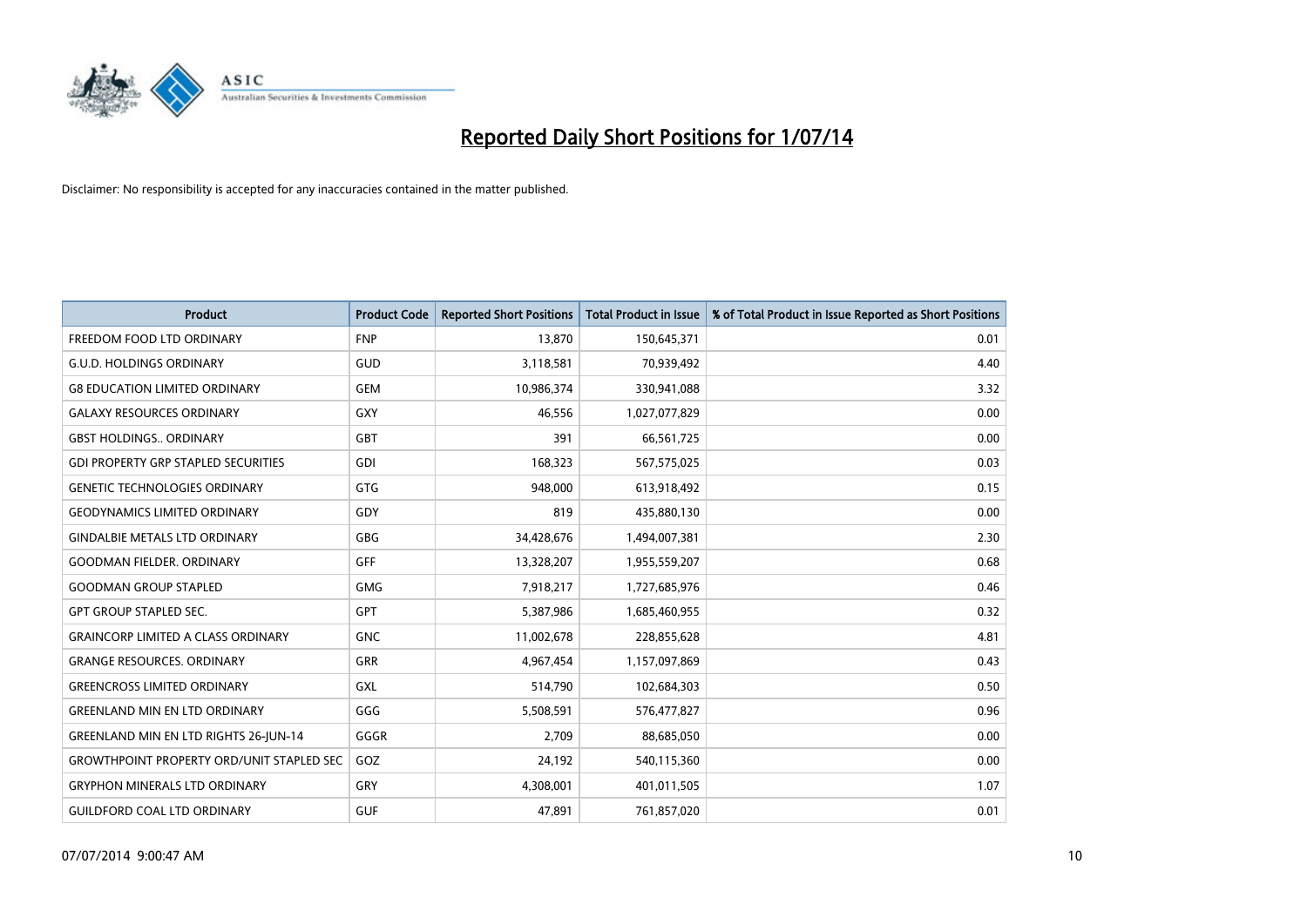

| Product                                  | <b>Product Code</b> | <b>Reported Short Positions</b> | <b>Total Product in Issue</b> | % of Total Product in Issue Reported as Short Positions |
|------------------------------------------|---------------------|---------------------------------|-------------------------------|---------------------------------------------------------|
| <b>GWA GROUP LTD ORDINARY</b>            | <b>GWA</b>          | 17,241,051                      | 306,533,770                   | 5.62                                                    |
| HARVEY NORMAN ORDINARY                   | <b>HVN</b>          | 58,769,858                      | 1,062,316,784                 | 5.53                                                    |
| <b>HENDERSON GROUP CDI 1:1</b>           | <b>HGG</b>          | 1,136,792                       | 667,097,807                   | 0.17                                                    |
| HFA HOLDINGS LIMITED ORDINARY            | <b>HFA</b>          | 3,809                           | 118,738,157                   | 0.00                                                    |
| HIGHFIELD RES LTD ORDINARY               | <b>HFR</b>          | 26,134                          | 151,858,336                   | 0.02                                                    |
| <b>HIGHLANDS PACIFIC ORDINARY</b>        | <b>HIG</b>          | 3,153                           | 854,261,346                   | 0.00                                                    |
| <b>HILLS LTD ORDINARY</b>                | HIL                 | 142,347                         | 234,673,087                   | 0.06                                                    |
| HORIZON OIL LIMITED ORDINARY             | <b>HZN</b>          | 65,254,242                      | 1,301,981,265                 | 5.01                                                    |
| HOTEL PROPERTY STAPLED                   | <b>HPI</b>          | 16,945                          | 132,870,000                   | 0.01                                                    |
| <b>IBUY GROUP LTD ORDINARY</b>           | <b>IBY</b>          | 13,988                          | 426,069,834                   | 0.00                                                    |
| ICAR ASIA LTD ORDINARY                   | ICQ                 | 3,446                           | 122,287,174                   | 0.00                                                    |
| <b>IINET LIMITED ORDINARY</b>            | <b>IIN</b>          | 14,007,133                      | 161,238,847                   | 8.69                                                    |
| <b>ILUKA RESOURCES ORDINARY</b>          | ILU                 | 38,757,680                      | 418,700,517                   | 9.26                                                    |
| <b>IMDEX LIMITED ORDINARY</b>            | <b>IMD</b>          | 3,466,872                       | 212,110,368                   | 1.63                                                    |
| <b>INCITEC PIVOT ORDINARY</b>            | IPL                 | 30,017,223                      | 1,644,919,097                 | 1.82                                                    |
| <b>INDEPENDENCE GROUP ORDINARY</b>       | <b>IGO</b>          | 259,511                         | 233,323,905                   | 0.11                                                    |
| <b>INDOPHIL RESOURCES ORDINARY</b>       | <b>IRN</b>          | 150,017                         | 1,203,146,194                 | 0.01                                                    |
| <b>INDUSTRIA REIT STAPLED</b>            | <b>IDR</b>          | 111,661                         | 125,000,001                   | 0.09                                                    |
| <b>INFIGEN ENERGY STAPLED SECURITIES</b> | IFN                 | 2,499,315                       | 764,993,434                   | 0.33                                                    |
| <b>INFOMEDIA LTD ORDINARY</b>            | IFM                 | 39,849                          | 306,766,855                   | 0.01                                                    |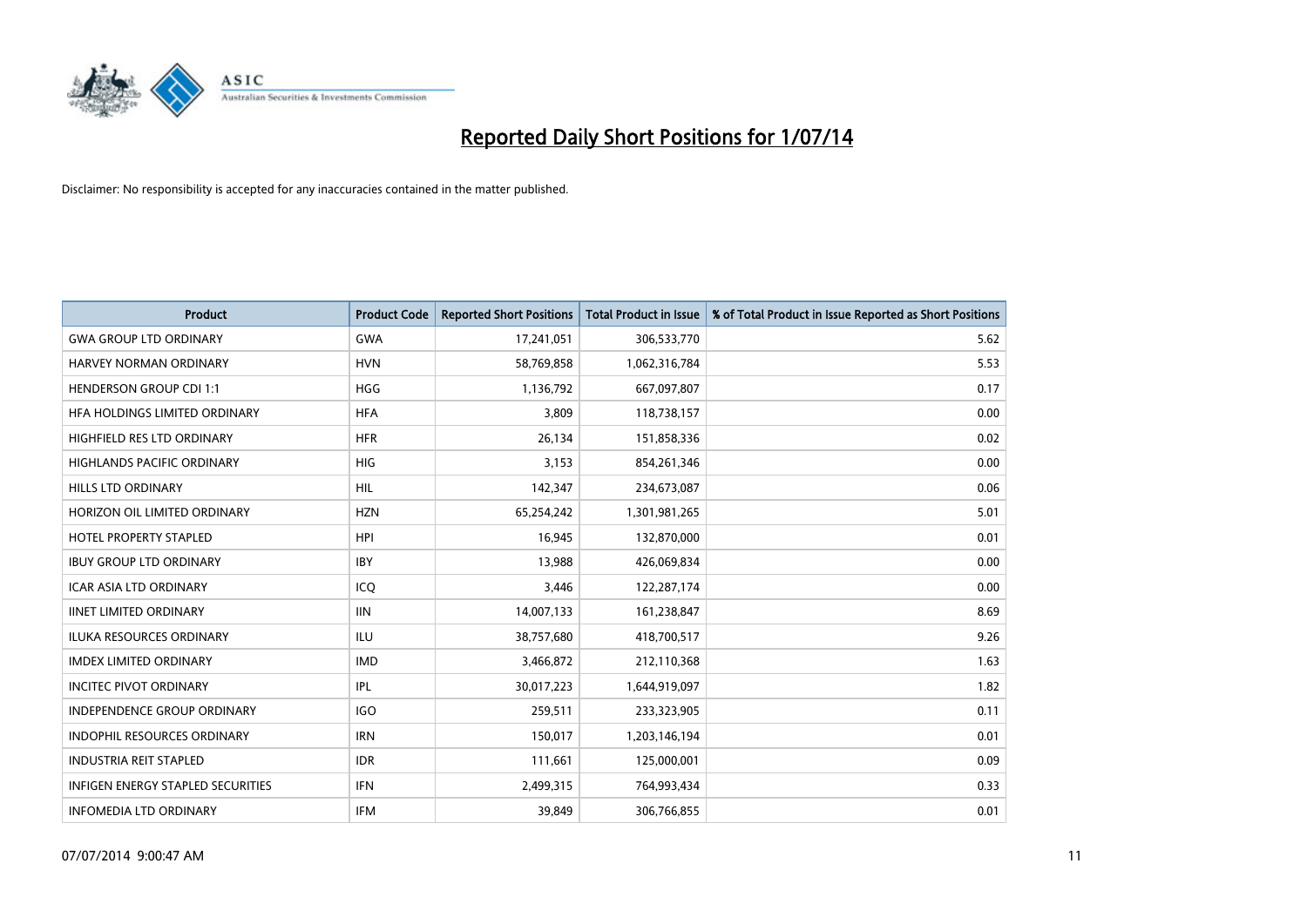

| <b>Product</b>                                | <b>Product Code</b> | <b>Reported Short Positions</b> | <b>Total Product in Issue</b> | % of Total Product in Issue Reported as Short Positions |
|-----------------------------------------------|---------------------|---------------------------------|-------------------------------|---------------------------------------------------------|
| <b>INGENIA GROUP STAPLED SECURITIES</b>       | <b>INA</b>          | 2,510,755                       | 676,240,232                   | 0.37                                                    |
| INSURANCE AUSTRALIA ORDINARY                  | IAG                 | 14,906,805                      | 2,341,618,048                 | 0.64                                                    |
| <b>INTREPID MINES ORDINARY</b>                | IAU                 | 7,337,018                       | 557,343,570                   | 1.32                                                    |
| <b>INVESTA OFFICE FUND STAPLED SECURITIES</b> | <b>IOF</b>          | 1,054,865                       | 614,047,458                   | 0.17                                                    |
| <b>INVOCARE LIMITED ORDINARY</b>              | <b>IVC</b>          | 4,823,481                       | 110,030,298                   | 4.38                                                    |
| <b>IOOF HOLDINGS LTD ORDINARY</b>             | IFL                 | 6,140,992                       | 232,118,034                   | 2.65                                                    |
| <b>IPROPERTY GROUP LTD ORDINARY</b>           | <b>IPP</b>          | 3,382,335                       | 181,703,204                   | 1.86                                                    |
| <b>IRESS LIMITED ORDINARY</b>                 | <b>IRE</b>          | 4,368,280                       | 158,585,126                   | 2.75                                                    |
| <b>IRON ORE HOLDINGS ORDINARY</b>             | <b>IOH</b>          | 26,197                          | 161,174,005                   | 0.02                                                    |
| <b>ISELECT LTD ORDINARY</b>                   | <b>ISU</b>          | 330,977                         | 260,889,894                   | 0.13                                                    |
| <b>ISENTIA GROUP LTD ORDINARY</b>             | <b>ISD</b>          | 12,027                          | 200,000,001                   | 0.01                                                    |
| JAMES HARDIE INDUST CHESS DEPOSITARY INT      | <b>IHX</b>          | 3,247,609                       | 444,867,063                   | 0.73                                                    |
| <b>JAPARA HEALTHCARE LT ORDINARY</b>          | <b>IHC</b>          | 5,346,688                       | 262,500,000                   | 2.04                                                    |
| <b>IB HI-FI LIMITED ORDINARY</b>              | <b>JBH</b>          | 12,930,087                      | 98,947,309                    | 13.07                                                   |
| <b>KAGARA LTD ORDINARY</b>                    | KZL                 | 4,528,381                       | 798,953,117                   | 0.57                                                    |
| KAROON GAS AUSTRALIA ORDINARY                 | <b>KAR</b>          | 12,714,029                      | 255,841,581                   | 4.97                                                    |
| KATHMANDU HOLD LTD ORDINARY                   | <b>KMD</b>          | 2,404,841                       | 200,633,469                   | 1.20                                                    |
| <b>KBL MINING LIMITED ORDINARY</b>            | <b>KBL</b>          | 1,820                           | 393,535,629                   | 0.00                                                    |
| KINGSGATE CONSOLID. ORDINARY                  | <b>KCN</b>          | 8,717,972                       | 223,584,937                   | 3.90                                                    |
| KINGSROSE MINING LTD ORDINARY                 | <b>KRM</b>          | 461,081                         | 358,611,493                   | 0.13                                                    |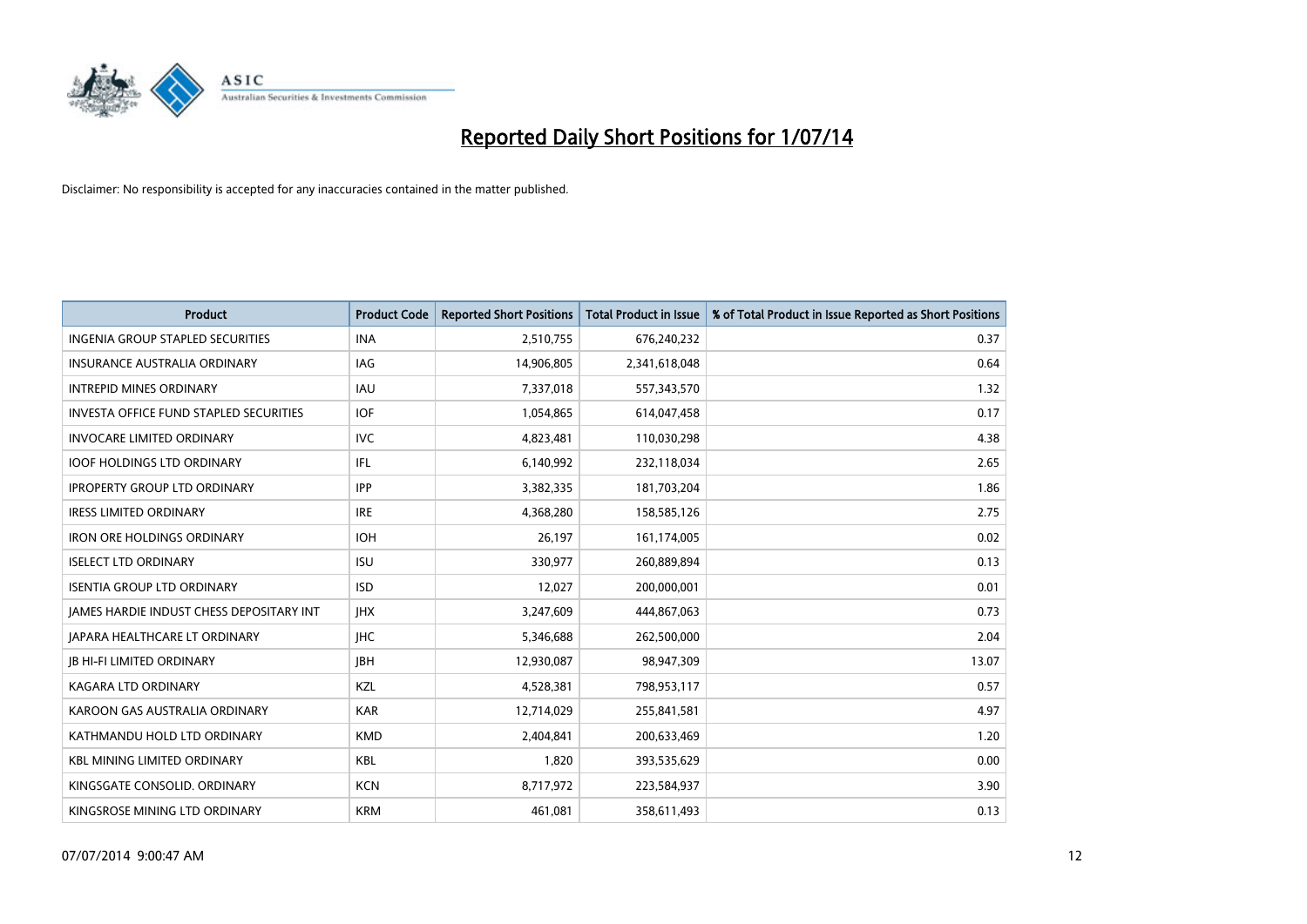

| <b>Product</b>                        | <b>Product Code</b> | <b>Reported Short Positions</b> | <b>Total Product in Issue</b> | % of Total Product in Issue Reported as Short Positions |
|---------------------------------------|---------------------|---------------------------------|-------------------------------|---------------------------------------------------------|
| <b>KRESTA HOLDINGS ORDINARY</b>       | <b>KRS</b>          | 3,000                           | 150,258,518                   | 0.00                                                    |
| LANDMARK WHITE LTD ORDINARY           | <b>LMW</b>          | 23,500                          | 27,588,781                    | 0.09                                                    |
| LEIGHTON HOLDINGS ORDINARY            | LEI                 | 7,066,821                       | 338,503,563                   | 2.09                                                    |
| LEND LEASE GROUP UNIT/ORD STAPLED     | <b>LLC</b>          | 4,381,397                       | 577,475,833                   | 0.76                                                    |
| LIQUEFIED NATURAL ORDINARY            | LNG                 | 6,714,856                       | 446,479,015                   | 1.50                                                    |
| LONESTAR RESO LTD ORDINARY            | <b>LNR</b>          | 10,979                          | 752,187,211                   | 0.00                                                    |
| LYNAS CORPORATION ORDINARY            | <b>LYC</b>          | 125,105,139                     | 2,333,661,566                 | 5.36                                                    |
| <b>M2 GRP LTD ORDINARY</b>            | <b>MTU</b>          | 15, 161, 783                    | 180,431,516                   | 8.40                                                    |
| <b>MACA LIMITED ORDINARY</b>          | <b>MLD</b>          | 88.789                          | 202,676,373                   | 0.04                                                    |
| <b>MACMAHON HOLDINGS ORDINARY</b>     | <b>MAH</b>          | 24,964                          | 1,261,699,966                 | 0.00                                                    |
| MACO ATLAS ROADS GRP ORDINARY STAPLED | <b>MOA</b>          | 4,005,649                       | 487,230,540                   | 0.82                                                    |
| MACQUARIE GROUP LTD ORDINARY          | <b>MQG</b>          | 1,539,749                       | 321,175,323                   | 0.48                                                    |
| MAGELLAN FIN GRP LTD ORDINARY         | <b>MFG</b>          | 2,967,001                       | 158,842,157                   | 1.87                                                    |
| <b>MANTRA GROUP LTD ORDINARY</b>      | <b>MTR</b>          | 80,984                          | 249,471,229                   | 0.03                                                    |
| <b>MATRIX C &amp; E LTD ORDINARY</b>  | <b>MCE</b>          | 2,752,600                       | 94,555,428                    | 2.91                                                    |
| MAVERICK DRILLING ORDINARY            | <b>MAD</b>          | 4,563,640                       | 533,885,763                   | 0.85                                                    |
| MAXITRANS INDUSTRIES ORDINARY         | <b>MXI</b>          | 427,377                         | 185,075,653                   | 0.23                                                    |
| MAYNE PHARMA LTD ORDINARY             | <b>MYX</b>          | 2,082,036                       | 586,651,477                   | 0.35                                                    |
| MCMILLAN SHAKESPEARE ORDINARY         | <b>MMS</b>          | 516,634                         | 74,523,965                    | 0.69                                                    |
| MCPHERSON'S LTD ORDINARY              | <b>MCP</b>          | 100,782                         | 95,434,645                    | 0.11                                                    |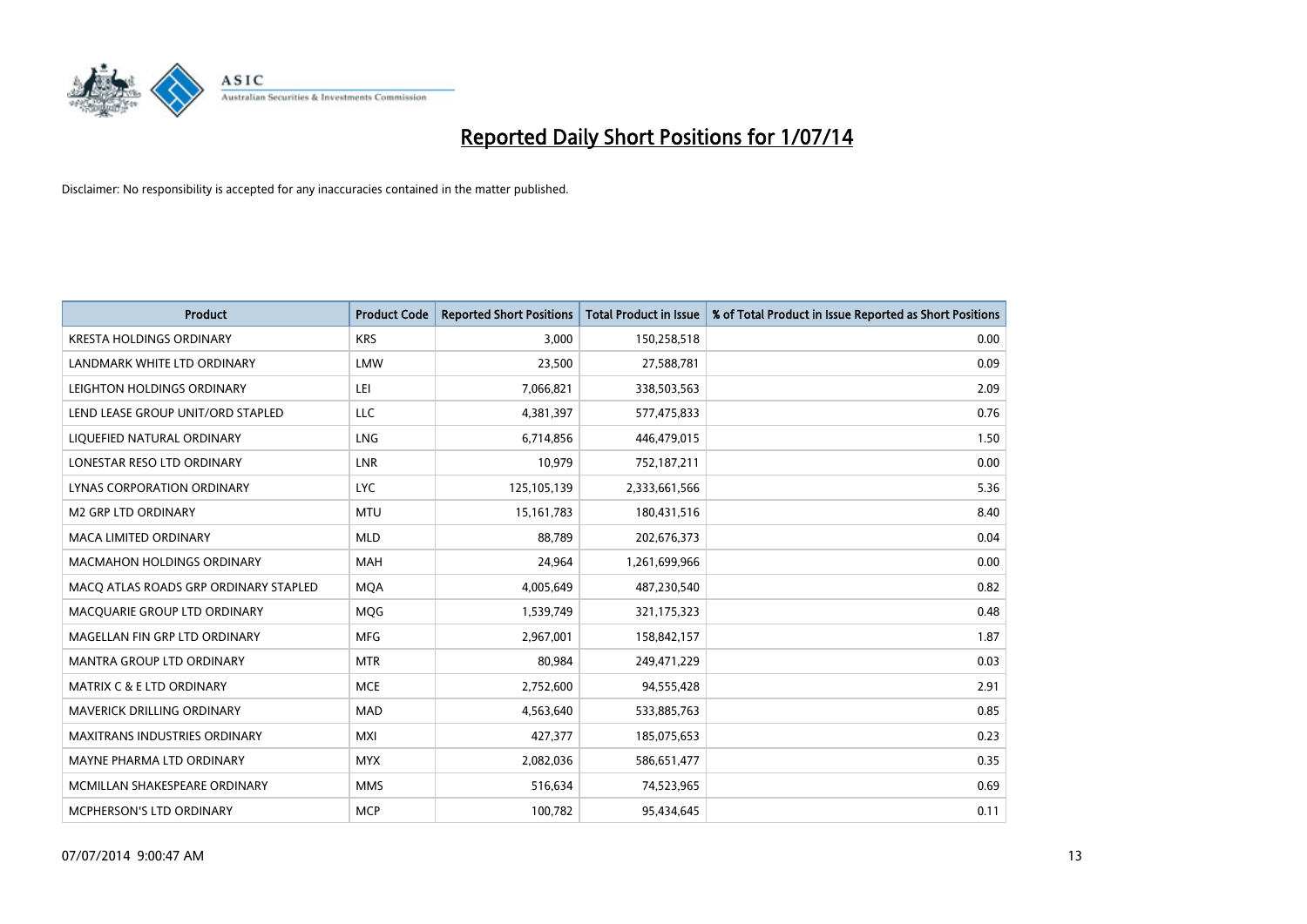

| <b>Product</b>                    | <b>Product Code</b> | <b>Reported Short Positions</b> | <b>Total Product in Issue</b> | % of Total Product in Issue Reported as Short Positions |
|-----------------------------------|---------------------|---------------------------------|-------------------------------|---------------------------------------------------------|
| MEDUSA MINING LTD ORDINARY        | <b>MML</b>          | 7,105,626                       | 207,794,301                   | 3.42                                                    |
| MELBOURNE IT LIMITED ORDINARY     | <b>MLB</b>          | 10,389                          | 92,944,392                    | 0.01                                                    |
| <b>MERMAID MARINE ORDINARY</b>    | <b>MRM</b>          | 6,648,179                       | 366,766,098                   | 1.81                                                    |
| MESOBLAST LIMITED ORDINARY        | <b>MSB</b>          | 20,534,559                      | 321,640,094                   | 6.38                                                    |
| METALS X LIMITED ORDINARY         | <b>MLX</b>          | 1,318,062                       | 1,655,386,110                 | 0.08                                                    |
| METCASH LIMITED ORDINARY          | <b>MTS</b>          | 106,001,727                     | 888,338,048                   | 11.93                                                   |
| METMINCO LIMITED ORDINARY         | <b>MNC</b>          | 142,147                         | 1,749,543,023                 | 0.01                                                    |
| MIGHTY RIVER POWER ORDINARY       | <b>MYT</b>          | 3,940,515                       | 1,400,012,517                 | 0.28                                                    |
| MINCOR RESOURCES NL ORDINARY      | <b>MCR</b>          | 64,977                          | 188,208,274                   | 0.03                                                    |
| MINERAL DEPOSITS ORDINARY         | <b>MDL</b>          | 1,031,141                       | 103,538,786                   | 1.00                                                    |
| MINERAL RESOURCES. ORDINARY       | <b>MIN</b>          | 13,025,448                      | 186,556,246                   | 6.98                                                    |
| MINT WIRELESS ORDINARY            | <b>MNW</b>          | 1,295,612                       | 450,872,395                   | 0.29                                                    |
| MIRABELA NICKEL LTD ORDINARY      | <b>MBN</b>          | 18,079,077                      | 929,710,216                   | 1.94                                                    |
| MIRVAC GROUP STAPLED SECURITIES   | <b>MGR</b>          | 2,895,787                       | 3,692,279,772                 | 0.08                                                    |
| MOKO SOCIAL MEDIA ORDINARY        | <b>MKB</b>          | 73,103                          | 550,166,085                   | 0.01                                                    |
| MOLOPO ENERGY LTD ORDINARY        | <b>MPO</b>          | 202,623                         | 248,520,949                   | 0.08                                                    |
| MONADELPHOUS GROUP ORDINARY       | <b>MND</b>          | 11,782,250                      | 92,679,570                    | 12.71                                                   |
| MORTGAGE CHOICE LTD ORDINARY      | <b>MOC</b>          | 11,764                          | 123,780,387                   | 0.01                                                    |
| <b>MOUNT GIBSON IRON ORDINARY</b> | <b>MGX</b>          | 13,399,286                      | 1,090,584,232                 | 1.23                                                    |
| MULTIPLEX SITES SITES             | <b>MXUPA</b>        | 1,815                           | 4,500,000                     | 0.04                                                    |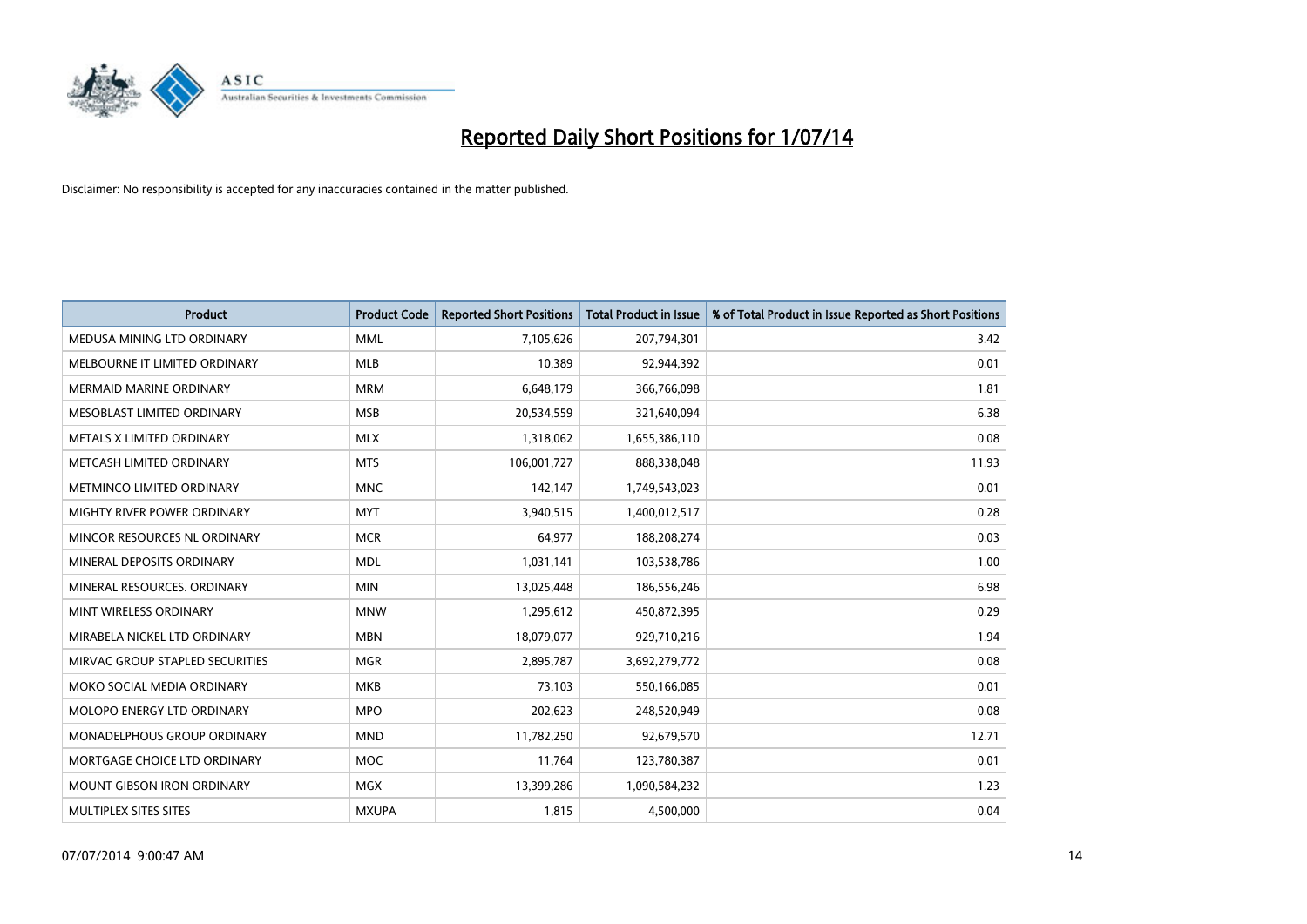

| <b>Product</b>                  | <b>Product Code</b> | <b>Reported Short Positions</b> | <b>Total Product in Issue</b> | % of Total Product in Issue Reported as Short Positions |
|---------------------------------|---------------------|---------------------------------|-------------------------------|---------------------------------------------------------|
| MURCHISON METALS LTD ORDINARY   | <b>MMX</b>          | 215,289                         | 450,497,346                   | 0.05                                                    |
| MYER HOLDINGS LTD ORDINARY      | <b>MYR</b>          | 63,536,386                      | 585,684,551                   | 10.85                                                   |
| <b>MYSTATE LIMITED ORDINARY</b> | <b>MYS</b>          | 7,917                           | 87,261,995                    | 0.01                                                    |
| NANOSONICS LIMITED ORDINARY     | <b>NAN</b>          | 1,678,513                       | 263,823,826                   | 0.64                                                    |
| NATIONAL AUST. BANK ORDINARY    | <b>NAB</b>          | 6,881,532                       | 2,353,916,258                 | 0.29                                                    |
| NATIONAL STORAGE STAPLED        | <b>NSR</b>          | 382,763                         | 244,897,096                   | 0.16                                                    |
| NAVITAS LIMITED ORDINARY        | <b>NVT</b>          | 2,467,567                       | 375,712,581                   | 0.66                                                    |
| NEARMAP LTD ORDINARY            | <b>NEA</b>          | 671,804                         | 337,346,101                   | 0.20                                                    |
| NEON ENERGY LIMITED ORDINARY    | <b>NEN</b>          | 347,112                         | 553,037,848                   | 0.06                                                    |
| NEUREN PHARMACEUT, ORDINARY     | <b>NEU</b>          | 225,038                         | 1,555,354,272                 | 0.01                                                    |
| NEW HOPE CORPORATION ORDINARY   | <b>NHC</b>          | 1,271,177                       | 830,933,112                   | 0.15                                                    |
| NEWCREST MINING ORDINARY        | <b>NCM</b>          | 14,783,298                      | 766,510,971                   | 1.93                                                    |
| NEWS CORP A NON-VOTING CDI      | <b>NWSLV</b>        | 410,096                         | 3,111,659                     | 13.18                                                   |
| NEWS CORP B VOTING CDI          | <b>NWS</b>          | 2,229,321                       | 21,481,870                    | 10.38                                                   |
| NEWSAT LIMITED ORDINARY         | <b>NWT</b>          | 8,005,328                       | 612,199,841                   | 1.31                                                    |
| NEXTDC LIMITED ORDINARY         | <b>NXT</b>          | 16,043,208                      | 193,154,486                   | 8.31                                                    |
| NEXUS ENERGY LIMITED ORDINARY   | <b>NXS</b>          | 83,983                          | 1,330,219,459                 | 0.01                                                    |
| NIB HOLDINGS LIMITED ORDINARY   | <b>NHF</b>          | 2,251,989                       | 439,004,182                   | 0.51                                                    |
| NIDO PETROLEUM ORDINARY         | <b>NDO</b>          | 42,500                          | 2,048,317,635                 | 0.00                                                    |
| NINE ENTERTAINMENT ORDINARY     | <b>NEC</b>          | 9,615,375                       | 940,295,023                   | 1.02                                                    |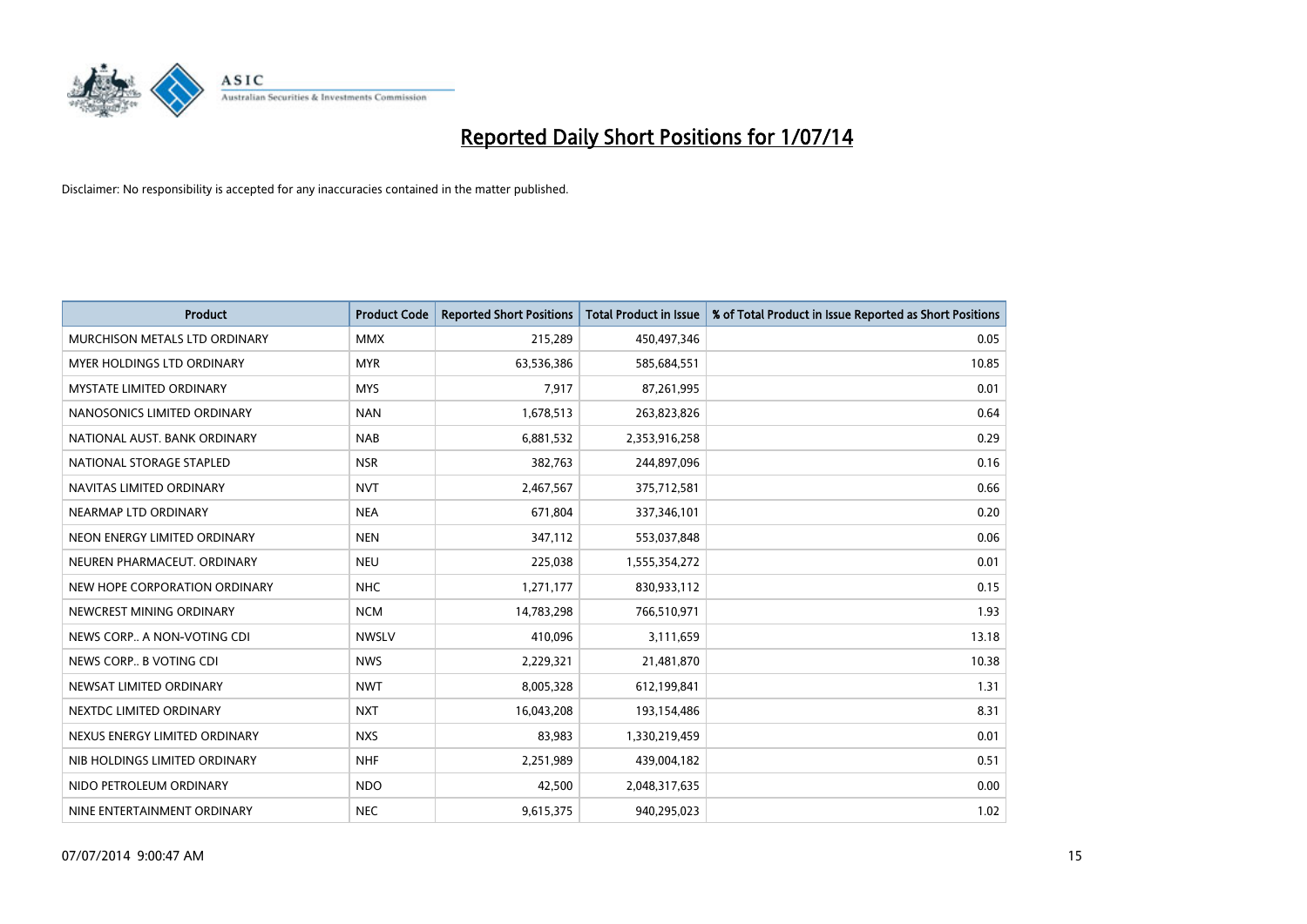

| <b>Product</b>                        | <b>Product Code</b> | <b>Reported Short Positions</b> | <b>Total Product in Issue</b> | % of Total Product in Issue Reported as Short Positions |
|---------------------------------------|---------------------|---------------------------------|-------------------------------|---------------------------------------------------------|
| NOBLE MINERAL RES ORDINARY            | <b>NMG</b>          | 2,365,726                       | 666,397,952                   | 0.36                                                    |
| NORTHERN IRON LTD ORDINARY            | <b>NFE</b>          | 11,392                          | 484,405,314                   | 0.00                                                    |
| NORTHERN STAR ORDINARY                | <b>NST</b>          | 2,588,813                       | 579,404,804                   | 0.45                                                    |
| NRW HOLDINGS LIMITED ORDINARY         | <b>NWH</b>          | 13,046,494                      | 278,888,011                   | 4.68                                                    |
| NUFARM LIMITED ORDINARY               | <b>NUF</b>          | 16,334,103                      | 264,021,627                   | 6.19                                                    |
| NUPLEX INDUSTRIES ORDINARY            | <b>NPX</b>          | 1,000                           | 198,125,827                   | 0.00                                                    |
| OCEANAGOLD CORP. CHESS DEPOSITARY INT | <b>OGC</b>          | 1,737,302                       | 300,752,884                   | 0.58                                                    |
| OIL SEARCH LTD ORDINARY               | OSH                 | 12,341,962                      | 1,519,022,225                 | 0.81                                                    |
| OM HOLDINGS LIMITED ORDINARY          | OMH                 | 58,321                          | 733,423,337                   | 0.01                                                    |
| ORICA LIMITED ORDINARY                | ORI                 | 10,963,220                      | 370,924,362                   | 2.96                                                    |
| ORIGIN ENERGY ORDINARY                | <b>ORG</b>          | 8,374,380                       | 1,103,645,753                 | 0.76                                                    |
| OROCOBRE LIMITED ORDINARY             | <b>ORE</b>          | 2,162,499                       | 132,041,911                   | 1.64                                                    |
| ORORA LIMITED ORDINARY                | <b>ORA</b>          | 817,832                         | 1,206,684,923                 | 0.07                                                    |
| OROTONGROUP LIMITED ORDINARY          | ORL                 | 205,423                         | 40,880,902                    | 0.50                                                    |
| OZ MINERALS ORDINARY                  | OZL                 | 16,009,562                      | 303,470,022                   | 5.28                                                    |
| <b>OZFOREX GROUP LTD ORDINARY</b>     | <b>OFX</b>          | 7,746,121                       | 240,000,000                   | 3.23                                                    |
| <b>PACIFIC BRANDS ORDINARY</b>        | PBG                 | 20,955,740                      | 917,226,291                   | 2.28                                                    |
| PACT GROUP HLDGS LTD ORDINARY         | <b>PGH</b>          | 4,404,558                       | 294,097,961                   | 1.50                                                    |
| PALADIN ENERGY LTD ORDINARY           | <b>PDN</b>          | 109,301,944                     | 964,367,284                   | 11.33                                                   |
| PANAUST LIMITED ORDINARY              | <b>PNA</b>          | 525,731                         | 635,580,654                   | 0.08                                                    |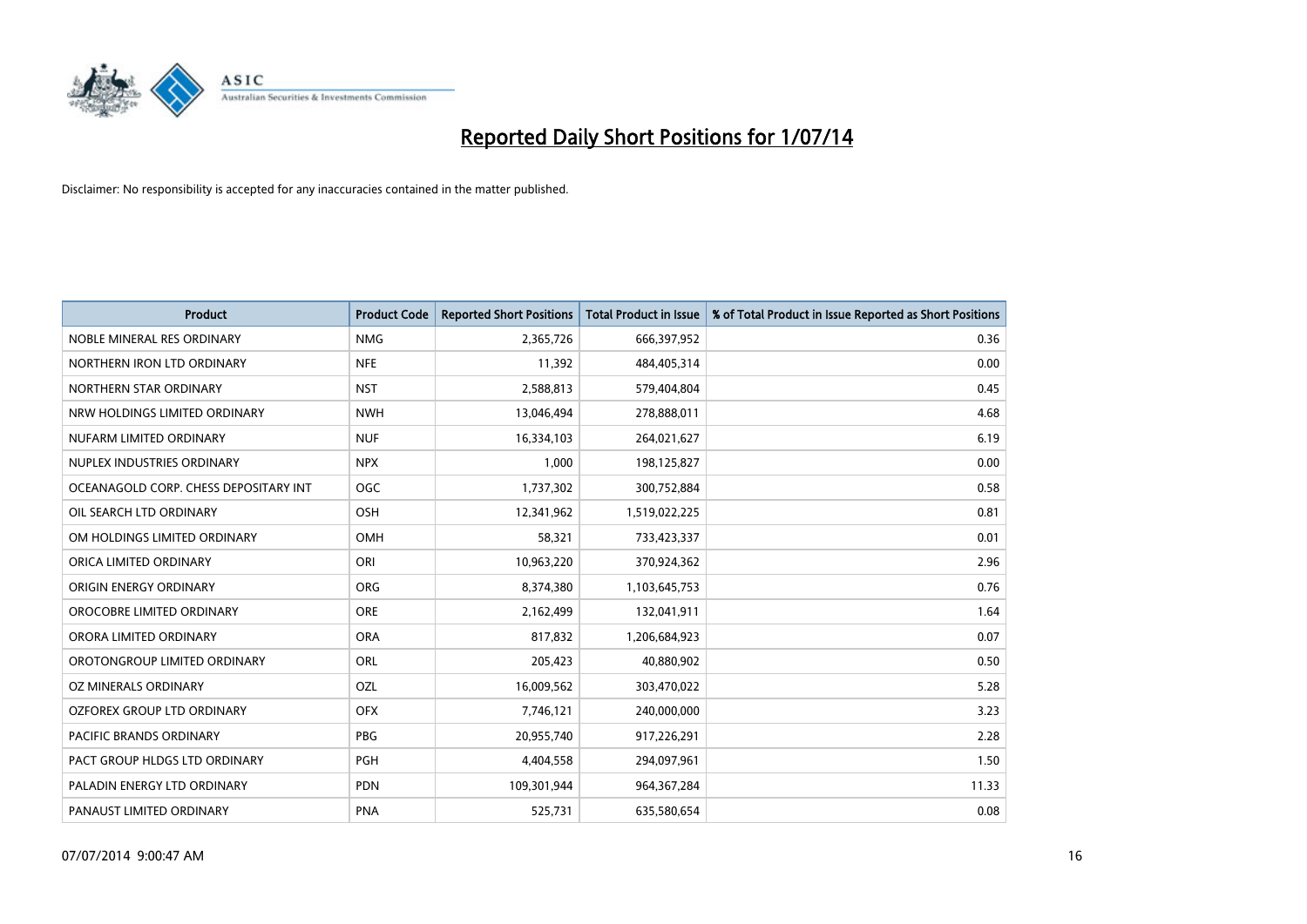

| <b>Product</b>                 | <b>Product Code</b> | <b>Reported Short Positions</b> | <b>Total Product in Issue</b> | % of Total Product in Issue Reported as Short Positions |
|--------------------------------|---------------------|---------------------------------|-------------------------------|---------------------------------------------------------|
| PANORAMIC RESOURCES ORDINARY   | PAN                 | 347,804                         | 322,275,824                   | 0.11                                                    |
| PANTERRA GOLD LTD ORDINARY     | PGI                 |                                 | 773,281,012                   | 0.00                                                    |
| PAPERLINX LIMITED ORDINARY     | <b>PPX</b>          | 44,770                          | 665,181,261                   | 0.01                                                    |
| PAPILLON RES LTD ORDINARY      | PIR                 | 6,340,911                       | 352,044,210                   | 1.80                                                    |
| PEET LIMITED ORDINARY          | <b>PPC</b>          | 87,999                          | 433,389,348                   | 0.02                                                    |
| PERPETUAL LIMITED ORDINARY     | <b>PPT</b>          | 1,380,086                       | 46,574,426                    | 2.96                                                    |
| PERSEUS MINING LTD ORDINARY    | <b>PRU</b>          | 6,929,783                       | 526,656,401                   | 1.32                                                    |
| PHARMAXIS LTD ORDINARY         | <b>PXS</b>          | 87,025                          | 309,514,849                   | 0.03                                                    |
| PLATINUM ASSET ORDINARY        | <b>PTM</b>          | 1,111,100                       | 580,336,142                   | 0.19                                                    |
| PLATINUM AUSTRALIA ORDINARY    | <b>PLA</b>          | 836,027                         | 504,968,043                   | 0.17                                                    |
| PMP LIMITED ORDINARY           | <b>PMP</b>          | 1,547,988                       | 323,781,124                   | 0.48                                                    |
| PRANA BIOTECHNOLOGY ORDINARY   | PBT                 | 3,509,629                       | 488,646,960                   | 0.72                                                    |
| PREMIER INVESTMENTS ORDINARY   | <b>PMV</b>          | 185,614                         | 155,714,874                   | 0.12                                                    |
| PRIMA BIOMED LTD ORDINARY      | <b>PRR</b>          | 136,561                         | 1,228,709,341                 | 0.01                                                    |
| PRIMARY HEALTH CARE ORDINARY   | <b>PRY</b>          | 17,292,635                      | 505,659,944                   | 3.42                                                    |
| PRIME MEDIA GRP LTD ORDINARY   | PRT                 | 1,884,721                       | 366,330,303                   | 0.51                                                    |
| PROGRAMMED ORDINARY            | <b>PRG</b>          | 473,992                         | 118,253,992                   | 0.40                                                    |
| <b>QANTAS AIRWAYS ORDINARY</b> | QAN                 | 80,404,849                      | 2,196,330,250                 | 3.66                                                    |
| OBE INSURANCE GROUP ORDINARY   | <b>OBE</b>          | 5,725,355                       | 1,277,602,695                 | 0.45                                                    |
| ORXPHARMA LTD ORDINARY         | <b>QRX</b>          | 30,000                          | 164,190,969                   | 0.02                                                    |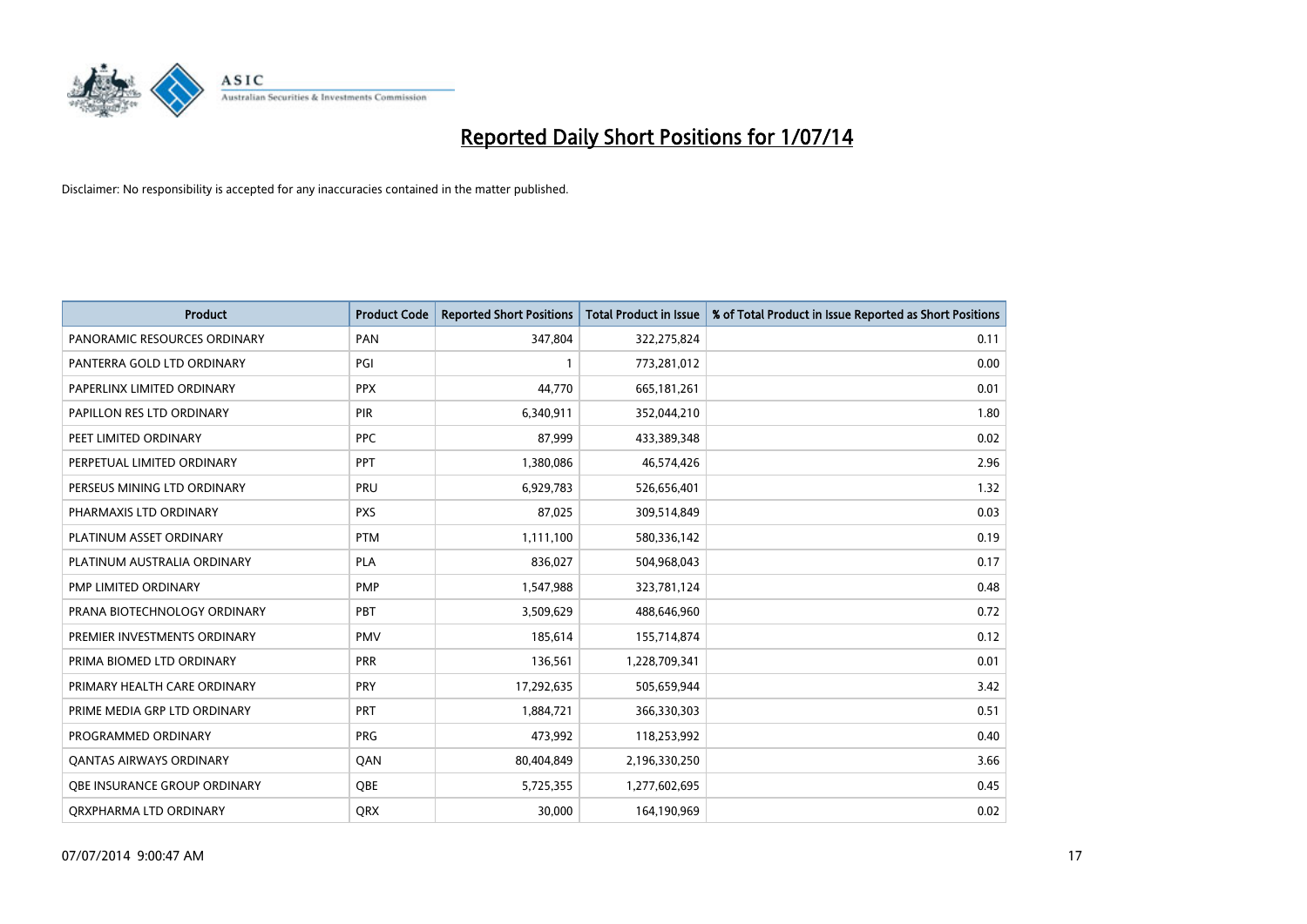

| <b>Product</b>                      | <b>Product Code</b> | <b>Reported Short Positions</b> | <b>Total Product in Issue</b> | % of Total Product in Issue Reported as Short Positions |
|-------------------------------------|---------------------|---------------------------------|-------------------------------|---------------------------------------------------------|
| <b>QUBE HOLDINGS LTD ORDINARY</b>   | <b>QUB</b>          | 22,121,798                      | 1,051,172,929                 | 2.10                                                    |
| RAMELIUS RESOURCES ORDINARY         | <b>RMS</b>          | 200,160                         | 365,740,380                   | 0.05                                                    |
| RAMSAY HEALTH CARE ORDINARY         | <b>RHC</b>          | 1,371,567                       | 202,081,252                   | 0.68                                                    |
| <b>RCG CORPORATION LTD ORDINARY</b> | <b>RCG</b>          | 12,271                          | 263,808,625                   | 0.00                                                    |
| <b>RCR TOMLINSON ORDINARY</b>       | <b>RCR</b>          | 549,652                         | 136,989,238                   | 0.40                                                    |
| <b>REA GROUP ORDINARY</b>           | <b>REA</b>          | 1,207,799                       | 131,714,699                   | 0.92                                                    |
| RECALL HOLDINGS LTD ORDINARY        | <b>REC</b>          | 5,728,438                       | 312,836,448                   | 1.83                                                    |
| <b>RECKON LIMITED ORDINARY</b>      | <b>RKN</b>          | 1,302,778                       | 126,913,066                   | 1.03                                                    |
| <b>RED 5 LIMITED ORDINARY</b>       | <b>RED</b>          | 174,740                         | 759,451,008                   | 0.02                                                    |
| <b>RED FORK ENERGY ORDINARY</b>     | <b>RFE</b>          | 679,924                         | 501,051,719                   | 0.14                                                    |
| REDBANK ENERGY LTD ORDINARY         | AEJ                 | 13                              | 786,287                       | 0.00                                                    |
| REED RESOURCES LTD ORDINARY         | <b>RDR</b>          | 1,015                           | 523,453,895                   | 0.00                                                    |
| <b>REGIS RESOURCES ORDINARY</b>     | <b>RRL</b>          | 35,076,879                      | 499,744,095                   | 7.02                                                    |
| RESMED INC CDI 10:1                 | <b>RMD</b>          | 36, 162, 788                    | 1,402,915,440                 | 2.58                                                    |
| <b>RESOLUTE MINING ORDINARY</b>     | <b>RSG</b>          | 9,402,052                       | 641,189,223                   | 1.47                                                    |
| <b>RESOURCE GENERATION ORDINARY</b> | <b>RES</b>          | 1,220                           | 581,380,338                   | 0.00                                                    |
| RETAIL FOOD GROUP ORDINARY          | <b>RFG</b>          | 6,802,320                       | 144,868,508                   | 4.70                                                    |
| REX MINERALS LIMITED ORDINARY       | <b>RXM</b>          | 644,351                         | 220,519,784                   | 0.29                                                    |
| RIO TINTO LIMITED ORDINARY          | <b>RIO</b>          | 4,784,476                       | 435,758,720                   | 1.10                                                    |
| ROC OIL COMPANY ORDINARY            | <b>ROC</b>          | 3,053,874                       | 687,618,400                   | 0.44                                                    |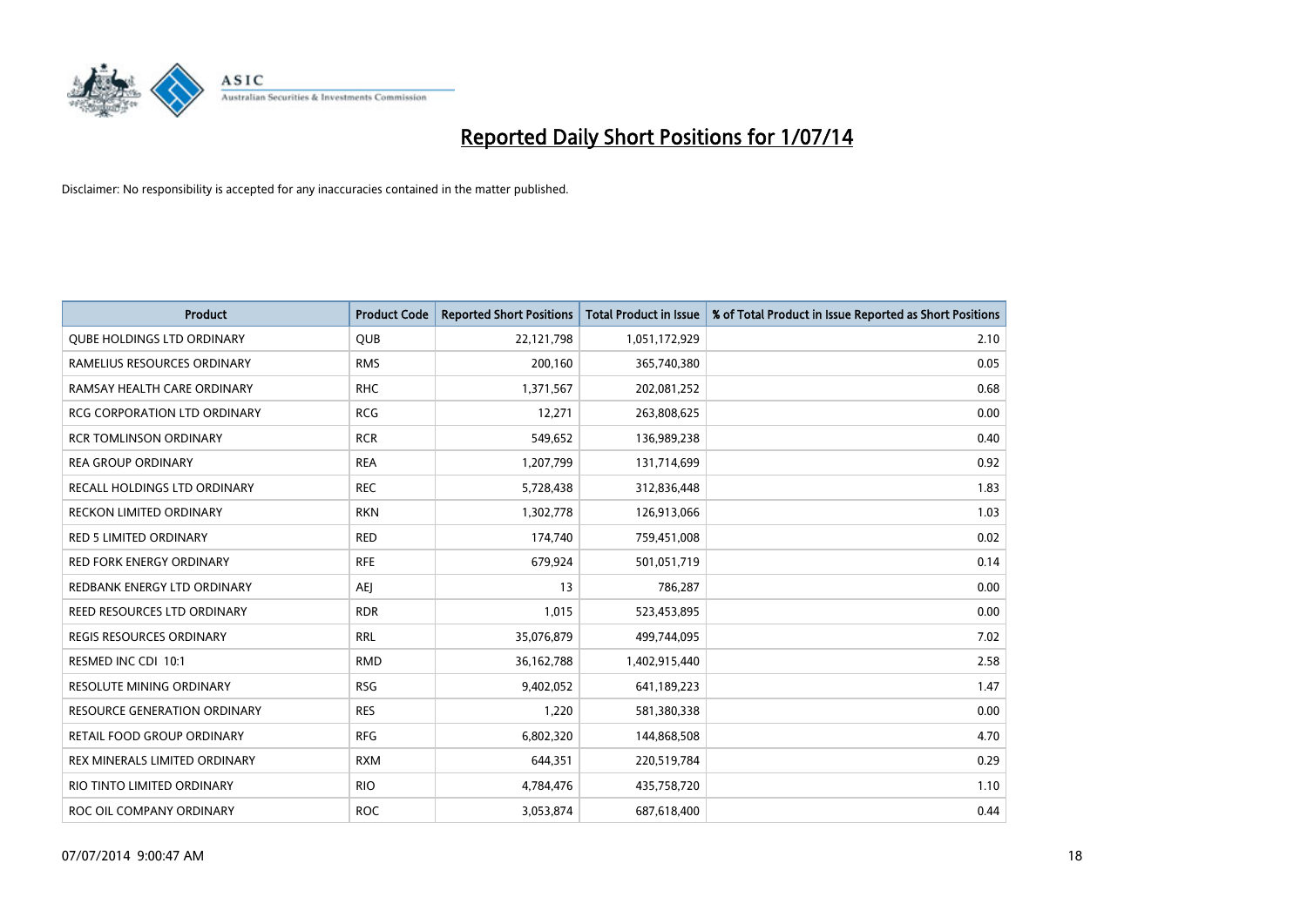

| <b>Product</b>                        | <b>Product Code</b> | <b>Reported Short Positions</b> | <b>Total Product in Issue</b> | % of Total Product in Issue Reported as Short Positions |
|---------------------------------------|---------------------|---------------------------------|-------------------------------|---------------------------------------------------------|
| ROYAL WOLF HOLDINGS ORDINARY          | <b>RWH</b>          | 218,120                         | 100,387,052                   | 0.22                                                    |
| RUBIK FINANCIAL LTD. ORDINARY         | <b>RFL</b>          | 41,052                          | 340,999,914                   | 0.01                                                    |
| RUM JUNGLE RES ORDINARY               | <b>RUM</b>          | 7,500,000                       | 385,504,597                   | 1.95                                                    |
| RUNGEPINCOCKMINARCO ORDINARY          | <b>RUL</b>          | 53,000                          | 141,380,950                   | 0.04                                                    |
| <b>RURALCO HOLDINGS ORDINARY</b>      | <b>RHL</b>          | 3,658                           | 77,291,069                    | 0.00                                                    |
| <b>RXP SERVICES LTD ORDINARY</b>      | <b>RXP</b>          | 50,000                          | 133,028,367                   | 0.04                                                    |
| SAI GLOBAL LIMITED ORDINARY           | SAI                 | 1,115,002                       | 210,815,541                   | 0.53                                                    |
| SALMAT LIMITED ORDINARY               | <b>SLM</b>          | 54                              | 159,812,799                   | 0.00                                                    |
| SAMSON OIL & GAS LTD ORDINARY         | SSN                 | 19,874,960                      | 2,837,756,933                 | 0.70                                                    |
| SANDFIRE RESOURCES ORDINARY           | <b>SFR</b>          | 1,633,013                       | 155,640,968                   | 1.05                                                    |
| SANTOS LTD ORDINARY                   | <b>STO</b>          | 5,759,712                       | 975,338,899                   | 0.59                                                    |
| SARACEN MINERAL ORDINARY              | SAR                 | 693,739                         | 792,784,738                   | 0.09                                                    |
| SCA PROPERTY GROUP STAPLED SECURITIES | <b>SCP</b>          | 36,622,859                      | 648,628,320                   | 5.65                                                    |
| <b>SCENTRE GRP STAPLED</b>            | SCG                 | 10,277,327                      | 5,325,518,228                 | 0.19                                                    |
| SEDGMAN LIMITED ORDINARY              | SDM                 | 1,822,945                       | 227,059,277                   | 0.80                                                    |
| SEEK LIMITED ORDINARY                 | <b>SEK</b>          | 9,019,690                       | 340,459,756                   | 2.65                                                    |
| SELECT HARVESTS ORDINARY              | SHV                 | 207,759                         | 57,999,427                    | 0.36                                                    |
| SENEX ENERGY LIMITED ORDINARY         | <b>SXY</b>          | 6,461,074                       | 1,146,213,917                 | 0.56                                                    |
| SERVCORP LIMITED ORDINARY             | SRV                 | 6,302                           | 98,432,275                    | 0.01                                                    |
| SERVICE STREAM ORDINARY               | <b>SSM</b>          | 30                              | 386,389,873                   | 0.00                                                    |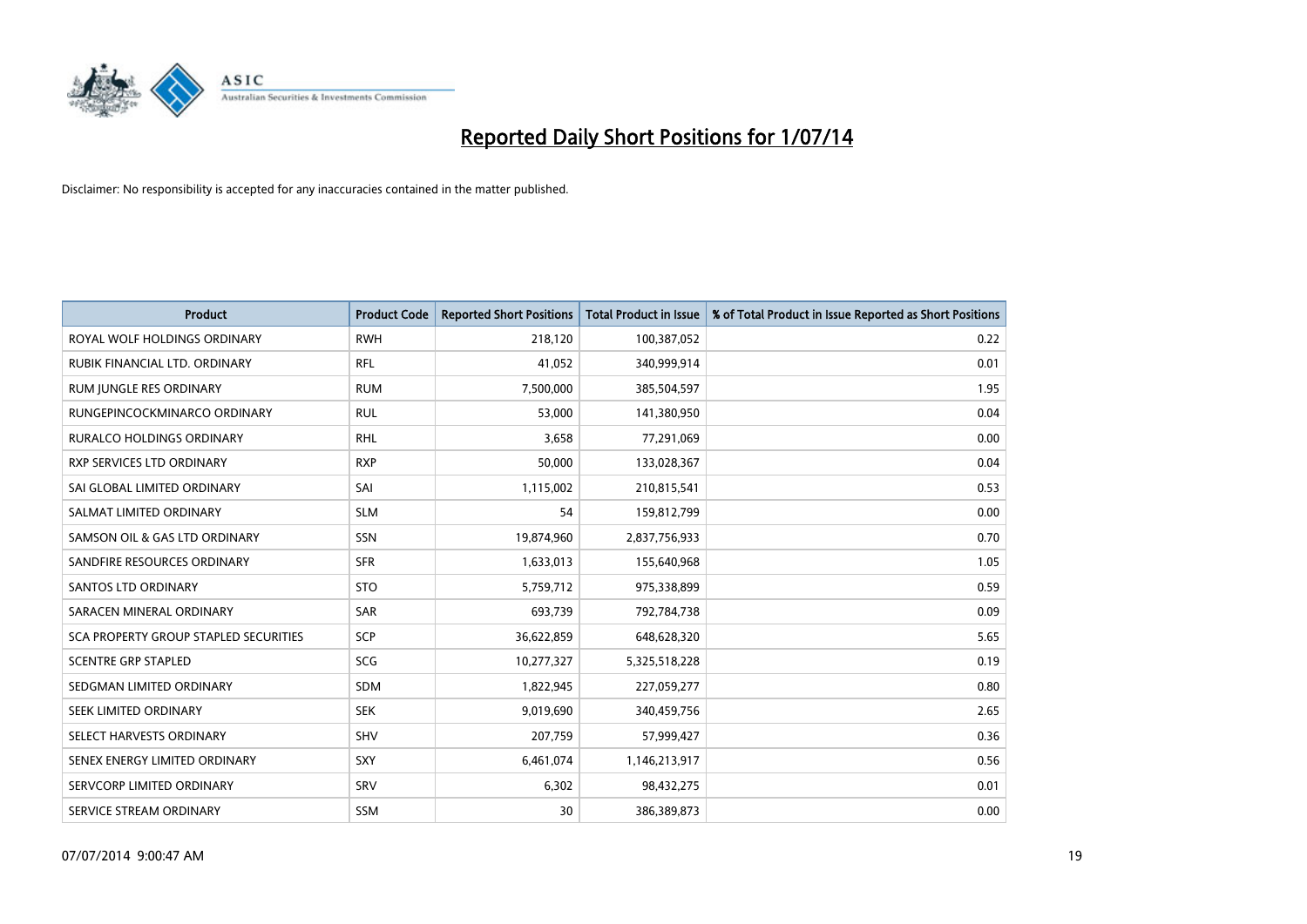

| <b>Product</b>                           | <b>Product Code</b> | <b>Reported Short Positions</b> | <b>Total Product in Issue</b> | % of Total Product in Issue Reported as Short Positions |
|------------------------------------------|---------------------|---------------------------------|-------------------------------|---------------------------------------------------------|
| SEVEN GROUP HOLDINGS ORDINARY            | <b>SVW</b>          | 489,625                         | 302,691,886                   | 0.16                                                    |
| SEVEN WEST MEDIA LTD ORDINARY            | <b>SWM</b>          | 6,917,791                       | 999,160,872                   | 0.69                                                    |
| SEYMOUR WHYTE LTD ORDINARY               | SWL                 | 5,245                           | 87,647,595                    | 0.01                                                    |
| SFG AUSTRALIA LTD ORDINARY               | <b>SFW</b>          | 1,128,650                       | 734,531,160                   | 0.15                                                    |
| SG FLEET GROUP LTD ORDINARY              | SGF                 | 39,402                          | 242,691,826                   | 0.02                                                    |
| SIGMA PHARMACEUTICAL ORDINARY            | <b>SIP</b>          | 17,978,763                      | 1,112,511,644                 | 1.62                                                    |
| SILEX SYSTEMS ORDINARY                   | <b>SLX</b>          | 3,780,202                       | 170,367,734                   | 2.22                                                    |
| SILVER CHEF LIMITED ORDINARY             | <b>SIV</b>          | 85,909                          | 29,469,492                    | 0.29                                                    |
| SILVER LAKE RESOURCE ORDINARY            | <b>SLR</b>          | 16,666,071                      | 503,233,971                   | 3.31                                                    |
| SIMS METAL MGMT LTD ORDINARY             | SGM                 | 12,169,693                      | 204,601,321                   | 5.95                                                    |
| SINGAPORE TELECOMM. CHESS DEPOSITARY INT | SGT                 | 10,562,799                      | 138,054,754                   | 7.65                                                    |
| SINO GAS ENERGY ORDINARY                 | <b>SEH</b>          | 2,179,949                       | 1,530,457,040                 | 0.14                                                    |
| SIRIUS RESOURCES NL ORDINARY             | <b>SIR</b>          | 12,024,905                      | 262,044,586                   | 4.59                                                    |
| SIRTEX MEDICAL ORDINARY                  | <b>SRX</b>          | 124,772                         | 56,108,439                    | 0.22                                                    |
| SKILLED GROUP LTD ORDINARY               | <b>SKE</b>          | 2,069,236                       | 235,254,496                   | 0.88                                                    |
| SKY NETWORK ORDINARY                     | <b>SKT</b>          | 152,537                         | 389,139,785                   | 0.04                                                    |
| SKYCITY ENT GRP LTD ORDINARY             | <b>SKC</b>          | 4,456,924                       | 582,088,094                   | 0.77                                                    |
| <b>SLATER &amp; GORDON ORDINARY</b>      | SGH                 | 7,310,346                       | 204,338,625                   | 3.58                                                    |
| SMS MANAGEMENT, ORDINARY                 | <b>SMX</b>          | 3,359,536                       | 70,099,763                    | 4.79                                                    |
| SONIC HEALTHCARE ORDINARY                | <b>SHL</b>          | 2,975,132                       | 400,811,556                   | 0.74                                                    |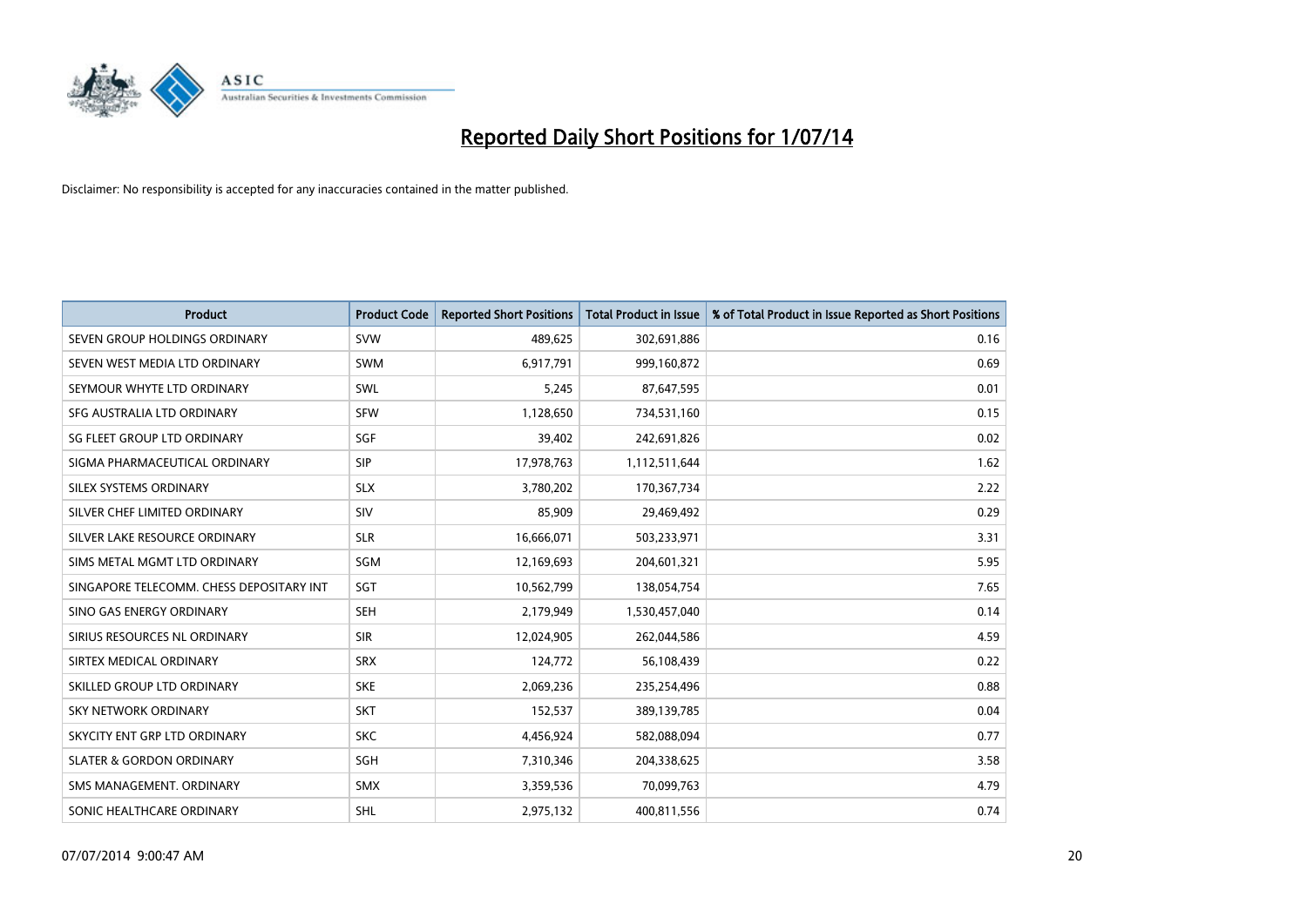

| <b>Product</b>                           | <b>Product Code</b> | <b>Reported Short Positions</b> | <b>Total Product in Issue</b> | % of Total Product in Issue Reported as Short Positions |
|------------------------------------------|---------------------|---------------------------------|-------------------------------|---------------------------------------------------------|
| SOUL PATTINSON (W.H) ORDINARY            | SOL                 | 5,555                           | 239,395,320                   | 0.00                                                    |
| SP AUSNET STAPLED SECURITIES             | <b>SPN</b>          | 36,707,230                      | 3,425,244,162                 | 1.07                                                    |
| SPARK INFRASTRUCTURE STAPLED US PROHIBT. | SKI                 | 18,107,780                      | 1,440,370,628                 | 1.26                                                    |
| SPDR 200 FUND ETF UNITS                  | <b>STW</b>          | 20,474                          | 46,026,368                    | 0.04                                                    |
| SPECIALTY FASHION ORDINARY               | <b>SFH</b>          | 788                             | 192,236,121                   | 0.00                                                    |
| SPOTLESS GRP HLD LTD ORDINARY            | <b>SPO</b>          | 10,451,115                      | 1,098,290,178                 | 0.95                                                    |
| ST BARBARA LIMITED ORDINARY              | <b>SBM</b>          | 14,091,603                      | 488,074,077                   | 2.89                                                    |
| STARPHARMA HOLDINGS ORDINARY             | SPL                 | 14,072,600                      | 285,109,680                   | 4.94                                                    |
| STEADFAST GROUP LTD ORDINARY             | <b>SDF</b>          | 3,564,677                       | 501,638,307                   | 0.71                                                    |
| STH CRS ELECT ENGNR ORDINARY             | <b>SXE</b>          | 19,573                          | 161,523,130                   | 0.01                                                    |
| STHN CROSS MEDIA ORDINARY                | SXL                 | 26,371,691                      | 705,246,986                   | 3.74                                                    |
| STOCKLAND UNITS/ORD STAPLED              | SGP                 | 8,868,877                       | 2,326,978,560                 | 0.38                                                    |
| STRAITS RES LTD. ORDINARY                | SRO                 | 28,747                          | 1,217,730,293                 | 0.00                                                    |
| STRIKE ENERGY LTD ORDINARY               | <b>STX</b>          | 3,727                           | 833,330,946                   | 0.00                                                    |
| STW COMMUNICATIONS ORDINARY              | SGN                 | 2,845,036                       | 403,828,512                   | 0.70                                                    |
| SUNCORP GROUP LTD ORDINARY               | <b>SUN</b>          | 10,554,584                      | 1,286,600,980                 | 0.82                                                    |
| SUNDANCE ENERGY ORDINARY                 | <b>SEA</b>          | 10,406,751                      | 548,714,663                   | 1.90                                                    |
| SUNDANCE RESOURCES ORDINARY              | <b>SDL</b>          | 87,280,537                      | 3,082,028,456                 | 2.83                                                    |
| SUNLAND GROUP LTD ORDINARY               | <b>SDG</b>          | 185,839                         | 181,710,087                   | 0.10                                                    |
| SUPER RET REP LTD ORDINARY               | SUL                 | 3,533,016                       | 196,731,620                   | 1.80                                                    |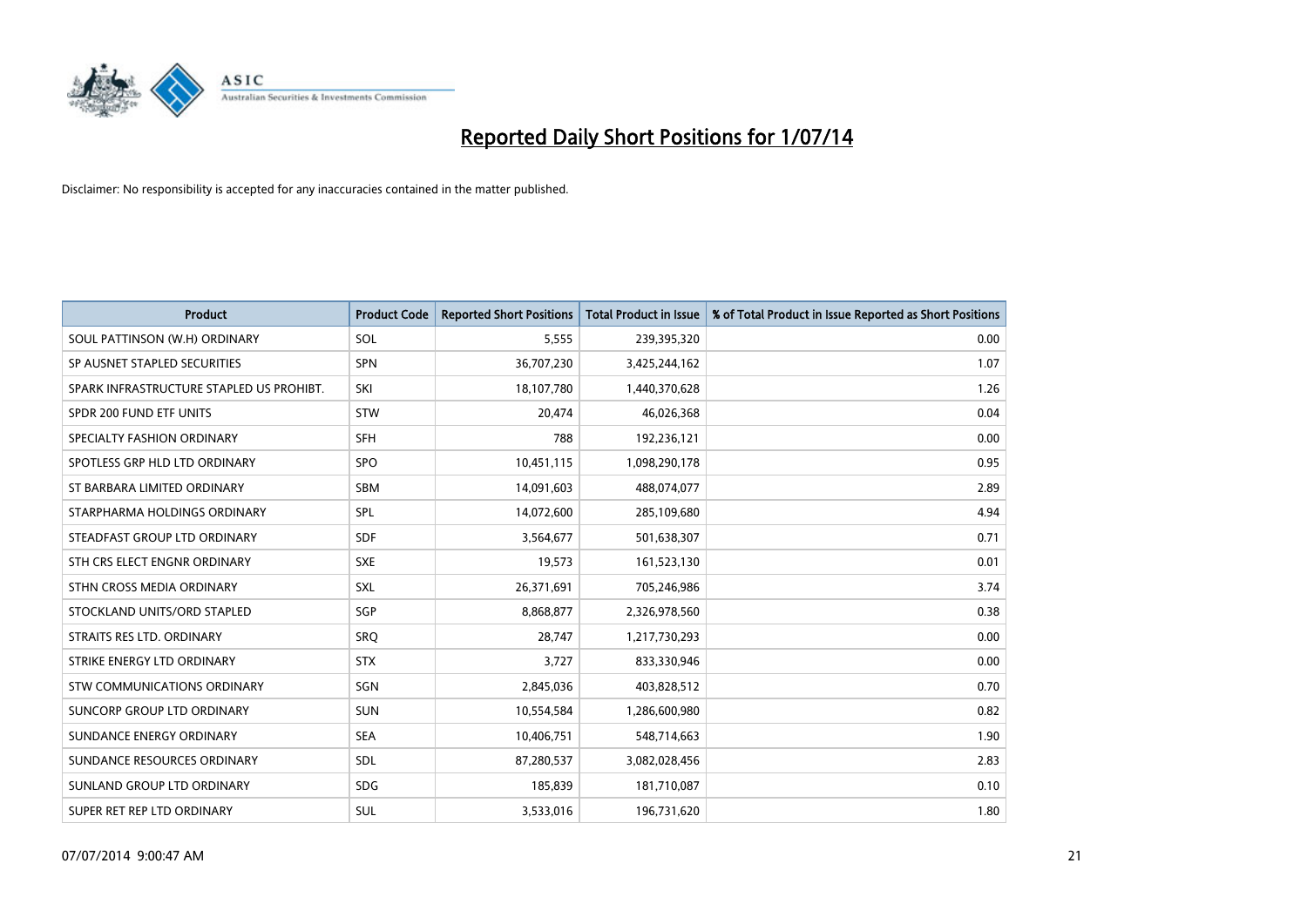

| <b>Product</b>                   | <b>Product Code</b> | <b>Reported Short Positions</b> | <b>Total Product in Issue</b> | % of Total Product in Issue Reported as Short Positions |
|----------------------------------|---------------------|---------------------------------|-------------------------------|---------------------------------------------------------|
| SYD AIRPORT STAPLED US PROHIBIT. | <b>SYD</b>          | 15,555,455                      | 2,216,216,041                 | 0.70                                                    |
| SYRAH RESOURCES ORDINARY         | <b>SYR</b>          | 6,459,673                       | 162,500,614                   | 3.98                                                    |
| TABCORP HOLDINGS LTD ORDINARY    | <b>TAH</b>          | 14,018,997                      | 762,954,019                   | 1.84                                                    |
| TAP OIL LIMITED ORDINARY         | <b>TAP</b>          | 33,634                          | 242,703,668                   | 0.01                                                    |
| TASSAL GROUP LIMITED ORDINARY    | <b>TGR</b>          | 753,732                         | 146,507,029                   | 0.51                                                    |
| <b>TATTS GROUP LTD ORDINARY</b>  | <b>TTS</b>          | 36,932,483                      | 1,434,447,341                 | 2.57                                                    |
| TECHNOLOGY ONE ORDINARY          | <b>TNE</b>          | 80,191                          | 307,751,455                   | 0.03                                                    |
| TELECOM CORPORATION ORDINARY     | <b>TEL</b>          | 8,204,683                       | 1,828,530,844                 | 0.45                                                    |
| TELSTRA CORPORATION, ORDINARY    | <b>TLS</b>          | 23,769,304                      | 12,443,074,357                | 0.19                                                    |
| TEN NETWORK HOLDINGS ORDINARY    | <b>TEN</b>          | 175,300,480                     | 2,630,984,596                 | 6.66                                                    |
| TERANGA GOLD CORP CDI 1:1        | <b>TGZ</b>          | 62,702                          | 95,839,726                    | 0.07                                                    |
| TFS CORPORATION LTD ORDINARY     | <b>TFC</b>          | 2,333,047                       | 324,157,408                   | 0.72                                                    |
| THE PAS GROUP LTD ORDINARY       | <b>PGR</b>          | 609,390                         | 136,690,860                   | 0.45                                                    |
| THE REJECT SHOP ORDINARY         | <b>TRS</b>          | 3,407,809                       | 28,826,248                    | 11.82                                                   |
| <b>TIGER RESOURCES ORDINARY</b>  | <b>TGS</b>          | 3,654,535                       | 898,784,227                   | 0.41                                                    |
| TITAN ENERGY SERVICE ORDINARY    | <b>TTN</b>          | 15,859                          | 50,585,915                    | 0.03                                                    |
| TOLL HOLDINGS LTD ORDINARY       | <b>TOL</b>          | 29,877,080                      | 717,133,875                   | 4.17                                                    |
| TOX FREE SOLUTIONS ORDINARY      | <b>TOX</b>          | 3,666,761                       | 133,752,359                   | 2.74                                                    |
| TPG TELECOM LIMITED ORDINARY     | <b>TPM</b>          | 10,822,834                      | 793,808,141                   | 1.36                                                    |
| TRADE ME GROUP ORDINARY          | <b>TME</b>          | 2,472,794                       | 396,584,956                   | 0.62                                                    |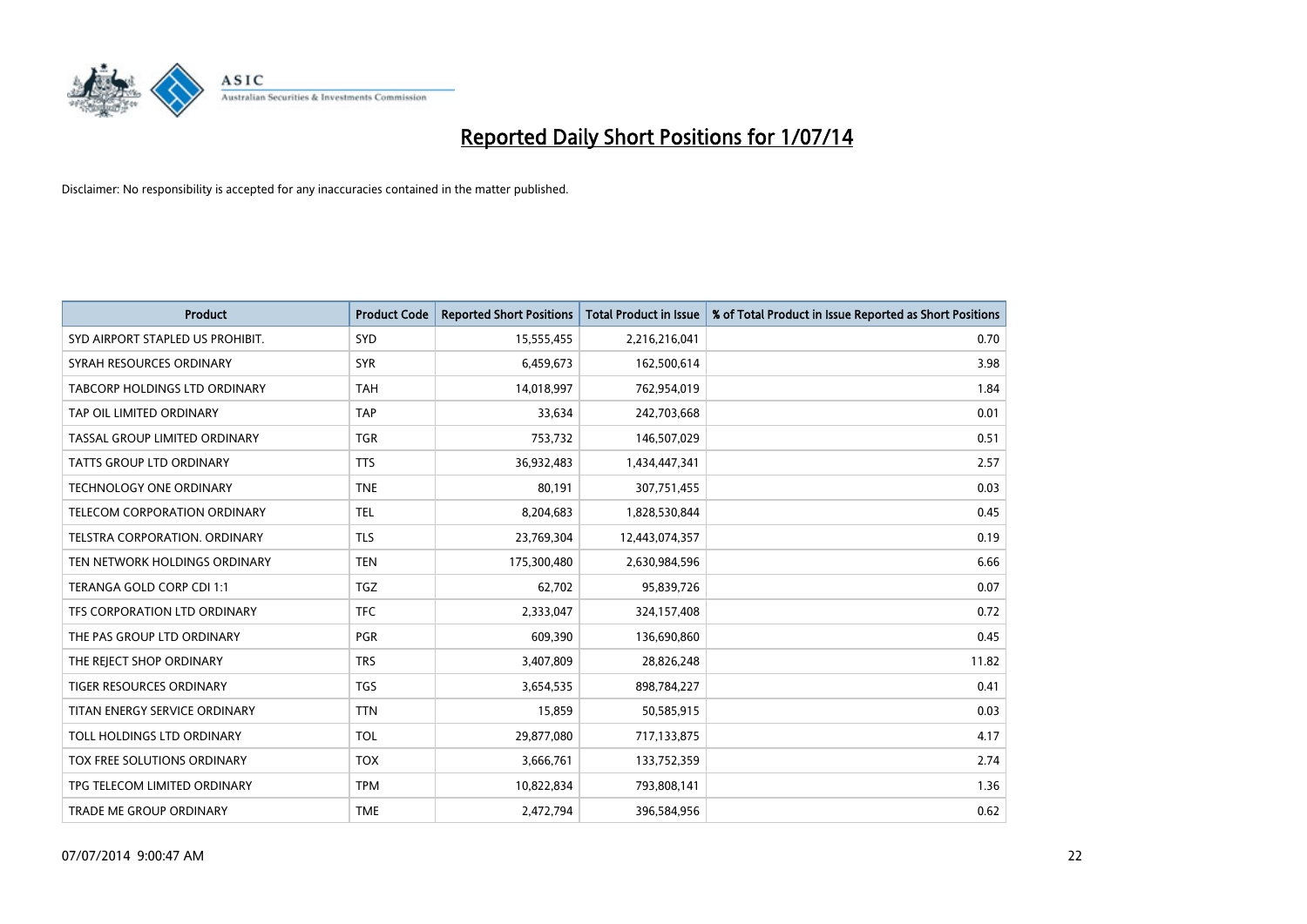

| <b>Product</b>                       | <b>Product Code</b> | <b>Reported Short Positions</b> | <b>Total Product in Issue</b> | % of Total Product in Issue Reported as Short Positions |
|--------------------------------------|---------------------|---------------------------------|-------------------------------|---------------------------------------------------------|
| <b>TRANSFIELD SERVICES ORDINARY</b>  | <b>TSE</b>          | 31,423,755                      | 512,457,716                   | 6.13                                                    |
| TRANSPACIFIC INDUST. ORDINARY        | <b>TPI</b>          | 6,080,005                       | 1,578,786,704                 | 0.39                                                    |
| TRANSURBAN GROUP TRIPLE STAPLED SEC. | TCL                 | 11,506,805                      | 1,896,384,069                 | 0.61                                                    |
| <b>TREASURY GROUP ORDINARY</b>       | <b>TRG</b>          | 27,335                          | 23,070,755                    | 0.12                                                    |
| TREASURY WINE ESTATE ORDINARY        | <b>TWE</b>          | 29,591,334                      | 649,427,560                   | 4.56                                                    |
| TRITON MIN LTD ORDINARY              | <b>TON</b>          | 70,100                          | 267,680,722                   | 0.03                                                    |
| TROY RESOURCES LTD ORDINARY          | <b>TRY</b>          | 2,407,498                       | 195,034,997                   | 1.23                                                    |
| UGL LIMITED ORDINARY                 | UGL                 | 18,668,741                      | 166,511,240                   | 11.21                                                   |
| UNILIFE CORPORATION CDI 6:1          | <b>UNS</b>          | 120,000                         | 268,300,092                   | 0.04                                                    |
| URANEX LIMITED ORDINARY              | <b>UNX</b>          | 86,621                          | 257,988,003                   | 0.03                                                    |
| US MASTERS RES FUND ORDINARY UNITS   | <b>URF</b>          | 27                              | 263,972,915                   | 0.00                                                    |
| UXC LIMITED ORDINARY                 | <b>UXC</b>          | 3,272,577                       | 322,477,434                   | 1.01                                                    |
| <b>VEDA GROUP LTD ORDINARY</b>       | <b>VED</b>          | 16,643,116                      | 842,055,406                   | 1.98                                                    |
| <b>VILLAGE ROADSHOW LTD ORDINARY</b> | <b>VRL</b>          | 1,361,846                       | 159,504,142                   | 0.85                                                    |
| VIRGIN AUS HLDG LTD ORDINARY         | <b>VAH</b>          | 64,281,073                      | 3,514,825,734                 | 1.83                                                    |
| <b>VIRTUS HEALTH LTD ORDINARY</b>    | <b>VRT</b>          | 3,369,909                       | 79,722,678                    | 4.23                                                    |
| VISION EYE INSTITUTE ORDINARY        | <b>VEI</b>          | 32,006                          | 161,017,230                   | 0.02                                                    |
| <b>VOCATION LTD ORDINARY</b>         | <b>VET</b>          | 11,867,391                      | 202,899,894                   | 5.85                                                    |
| <b>VOCUS COMMS LTD ORDINARY</b>      | <b>VOC</b>          | 217,197                         | 92,934,834                    | 0.23                                                    |
| WARRNAMBOOL CHEESE ORDINARY          | <b>WCB</b>          | 5,044                           | 56,098,797                    | 0.01                                                    |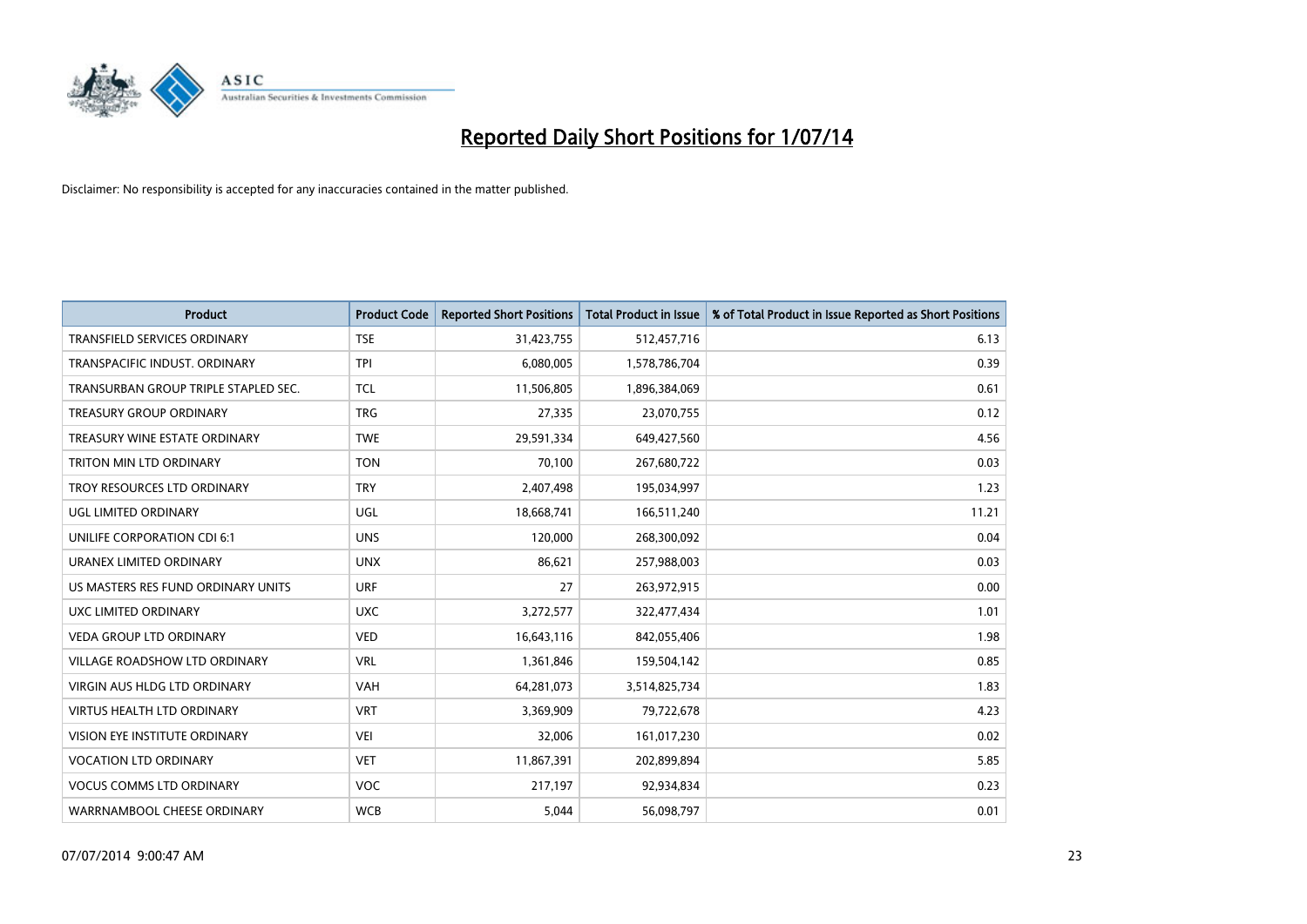

| <b>Product</b>                       | <b>Product Code</b> | <b>Reported Short Positions</b> | <b>Total Product in Issue</b> | % of Total Product in Issue Reported as Short Positions |
|--------------------------------------|---------------------|---------------------------------|-------------------------------|---------------------------------------------------------|
| <b>WATPAC LIMITED ORDINARY</b>       | <b>WTP</b>          | 2,615                           | 186,489,922                   | 0.00                                                    |
| <b>WDS LIMITED ORDINARY</b>          | <b>WDS</b>          | 5,193                           | 144,740,614                   | 0.00                                                    |
| WEBJET LIMITED ORDINARY              | <b>WEB</b>          | 1,686,367                       | 79,397,959                    | 2.12                                                    |
| <b>WESFARMERS LIMITED ORDINARY</b>   | <b>WES</b>          | 4,355,589                       | 1,143,274,951                 | 0.38                                                    |
| WESTERN AREAS LTD ORDINARY           | <b>WSA</b>          | 16,818,059                      | 232,310,014                   | 7.24                                                    |
| WESTERN DESERT RES. ORDINARY         | <b>WDR</b>          | 6,005,549                       | 620,049,919                   | 0.97                                                    |
| WESTERN DESERT RES. RIGHTS 31-MAR-14 | <b>WDRR</b>         | 17,835                          | 120,009,662                   | 0.01                                                    |
| <b>WESTFIELD CORP STAPLED</b>        | <b>WFD</b>          | 4,452,434                       | 2,078,089,686                 | 0.21                                                    |
| WESTFIELD GROUP ORD/UNIT STAPLED SEC | <b>WDC</b>          | 1,786,944                       | 2,078,089,686                 | 0.09                                                    |
| WESTFIELD RETAIL TST UNIT STAPLED    | <b>WRT</b>          | 78,322                          | 2,979,214,029                 | 0.00                                                    |
| WESTPAC BANKING CORP ORDINARY        | <b>WBC</b>          | 20,592,822                      | 3,109,048,309                 | 0.66                                                    |
| WHITEHAVEN COAL ORDINARY             | <b>WHC</b>          | 76,208,215                      | 1,025,760,027                 | 7.43                                                    |
| WINDIMURRA VANADIUM ORDINARY         | <b>WVL</b>          | 20,461                          | 399,284,366                   | 0.01                                                    |
| WOODSIDE PETROLEUM ORDINARY          | <b>WPL</b>          | 3,732,414                       | 823,910,657                   | 0.45                                                    |
| WOOLWORTHS LIMITED ORDINARY          | <b>WOW</b>          | 7,699,884                       | 1,259,818,910                 | 0.61                                                    |
| <b>WORLEYPARSONS LTD ORDINARY</b>    | <b>WOR</b>          | 6,337,771                       | 243,480,720                   | 2.60                                                    |
| WOTIF.COM HOLDINGS ORDINARY          | <b>WTF</b>          | 10,420,205                      | 211,736,244                   | 4.92                                                    |
| <b>XERO LTD ORDINARY</b>             | <b>XRO</b>          | 14,712                          | 127,809,631                   | 0.01                                                    |
| YANCOAL AUST LTD ORDINARY            | YAL                 | 368                             | 994,216,659                   | 0.00                                                    |
| YOWIE GROUP ORDINARY                 | <b>YOW</b>          | 13,826                          | 93,684,870                    | 0.01                                                    |